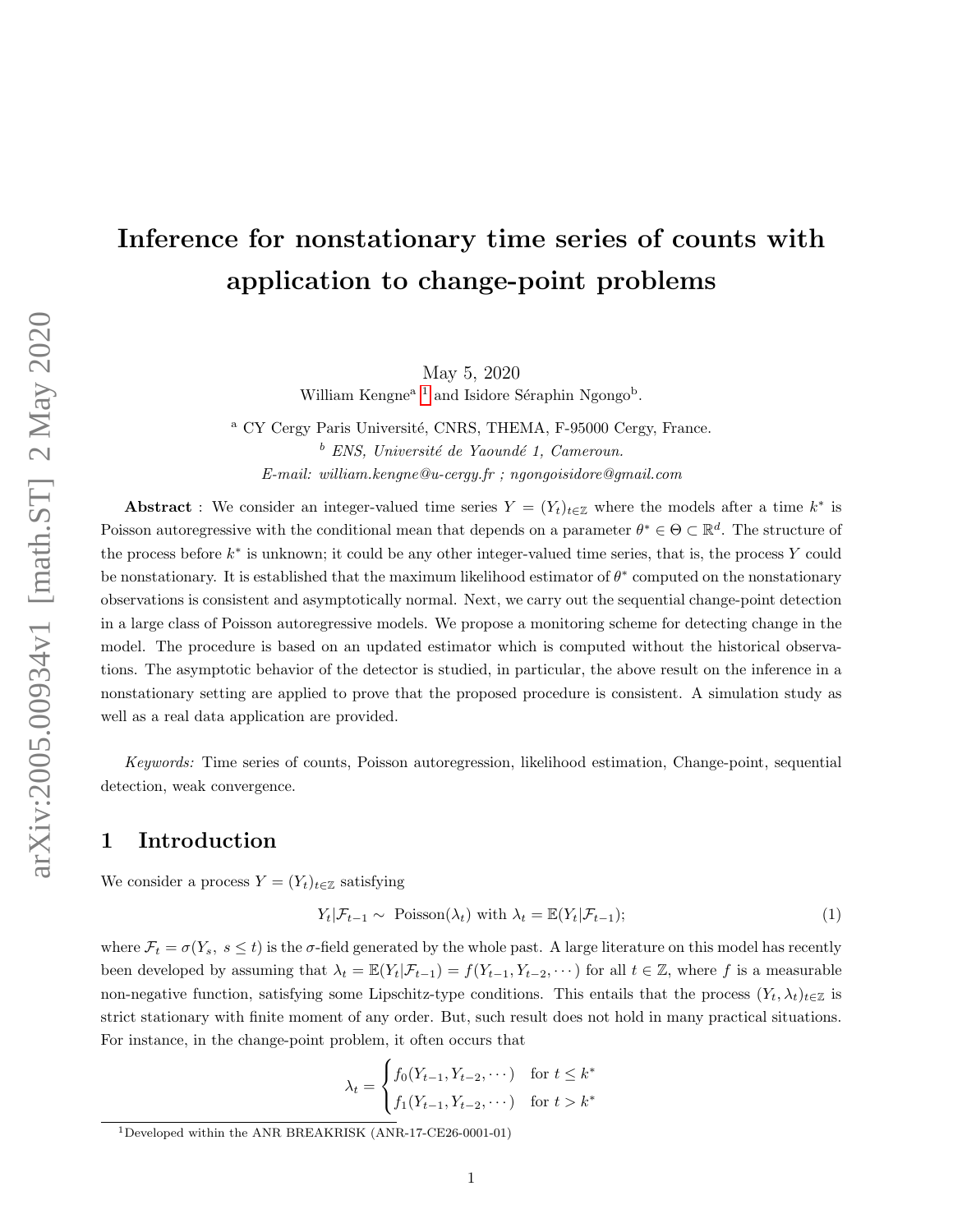with  $f_0 \neq f_1$  and  $k^* \in \mathbb{Z}$ . Thus, the process  $(Y_t, \lambda_t)_{t \in \mathbb{Z}}$  is not stationary.

We consider a nonstationary autoregressive process  $Y = (Y_t)_{t \in \mathbb{Z}}$  in a parametric framework; we assume that Y satisfying

<span id="page-1-0"></span>
$$
Y_t | \mathcal{F}_{t-1} \sim \text{Poisson}(\lambda_t) \text{ with } \lambda_t = \mathbb{E}(Y_t | \mathcal{F}_{t-1}) = f_{\theta^*}(Y_{t-1}, Y_{t-2}, \dots) \text{ for all } t > k^*;
$$
 (2)

with  $k^* \in \mathbb{Z}$ ,  $\theta^*$  is the parameter belonging to a compact set  $\Theta \subset \mathbb{R}^d$   $(d \in \mathbb{N})$  and  $f_{\theta}$  a measurable non-negative function, assumed to be known up to the parameter  $\theta$ . If [\(2\)](#page-1-0) holds for  $t < k^*$ , then with some Lipschitz-type conditions on f, the process  $(Y_t, \lambda_t)_{t \in \mathbb{Z}}$  is strict stationary with finite moment of any order (see for instance Doukhan et al. (2012)). We focus here in a more general situation where the structure of the process  $(Y_t)_{t\leq k^*}$ is assumed to be unknown; it could be a Poisson autoregressive model depending on a parameter different from  $\theta^*$  or could be any other integer-valued time series.

In this work, we firstly study the inference on the parameter  $\theta^*$  in the model [\(2\)](#page-1-0). This task has been considered by several authors; see among others Fokianos et al. (2009), Fokianos and Tjøstheim (2012), Doukhan and Kengne (2015). These works (and many other) have been developed under the assumption that the process  $(Y_t)_{t\in\mathbb{Z}}$  is strict stationary; which restrict the application area of such results. To deal with the model [\(2\)](#page-1-0), we conduct some preliminary works that leads to approximate the nonstationary process with its stationary regime. Under some classical Lipschitz-type condition on the function f, there exists (see [\[8,](#page-24-0) [9\]](#page-24-1)) a strict stationary process  $\tilde{Y} = (\tilde{Y}_t)_{t \in \mathbb{Z}}$  with finite moment of any order, satisfying :

<span id="page-1-1"></span>
$$
\tilde{Y}_t | \tilde{\mathcal{F}}_{t-1} \sim \text{ Poisson}(\tilde{\lambda}_t) \text{ with } \tilde{\lambda}_t = f_{\theta^*}(\tilde{Y}_{t-1}, \tilde{Y}_{t-2}, \cdots) \text{ for } t \in \mathbb{Z}
$$
\n(3)

where  $\tilde{\mathcal{F}}_t = \sigma(\tilde{Y}_s, s \leq t)$  is the  $\sigma$ -field generated by the whole past of  $\tilde{Y}$ .

Let us remark that, models [\(1\)](#page-0-1), [\(2\)](#page-1-0) and [\(3\)](#page-1-1) can be represented in terms of Poisson processes. Let  $\{N_t(\cdot)\,;\,t=$ 1, 2,  $\cdots$ } be a sequence of independent Poisson processes of unit intensity.  $Y_t$  and  $\tilde{Y}_t$  can respectively be seen as the number (say  $N_t(\lambda_t)$ ) of events of  $N_t(\cdot)$  that occurs in the time interval  $[0, \lambda_t]$  and  $[0, \tilde{\lambda}_t]$ . Therefore, we can also write

<span id="page-1-2"></span>
$$
Y_t = N_t(\lambda_t), \ \tilde{Y}_t = N_t(\tilde{\lambda}_t) \text{ with } \lambda_t = f_{\theta^*}(Y_{t-1}, Y_{t-2} \dots) \text{ and } \tilde{\lambda}_t = f_{\theta^*}(\tilde{Y}_{t-1}, \tilde{Y}_{t-2}, \dots) \text{ for all } t > k^*.
$$
 (4)

This representation is useful to approximate the processes  $(Y_t)_{t\geq k^*}$  and  $(\tilde{Y}_t)_{t\geq k^*}$ . The question of this approximation has been addressed by Doukhan and Kengne [\[10\]](#page-24-2) (see Remark 4.1). In this work, we provide a detailed proof of this problem. In particular, we show that the expectation  $\mathbb{E}|Y_{k^*+\ell} - \tilde{Y}_{k^*+\ell}|$  (for  $\ell \ge 1$ ) can be controlled and tends to zero when  $\ell$  goes to infinity, see Lemma [7.1.](#page-15-0) These approximation results are applied to establish that the conditional maximum likelihood estimator (MLE) of  $\theta^*$ , based on the nonstationary observations is consistent and asymptotically normal. Also, let us stress that numerous papers on change-point problem assume that the process is stationary after the breakpoint; see for instance Doukhan and Kengne [\[10\]](#page-24-2), Diop and Kengne (2017), Franke et al. (2012), Kirch and Tadjuidje Kamgaing (2015). This paper provides tools to avoid such condition which is quite restrictive in practice.

As a second contribution, we consider the structural change-point problem in Poisson autoregressive models. In the retrospective (or off-line) framework, this issue has already been addressed. See for instance Franke et al. (2012), Kang and Lee (2014), Doukhan and Kengne [\[10\]](#page-24-2), Diop and Kengne [\[6\]](#page-24-3). But these works suffer from a drawback : the (asymptotic) study under the presence on change-point is either missing or done with the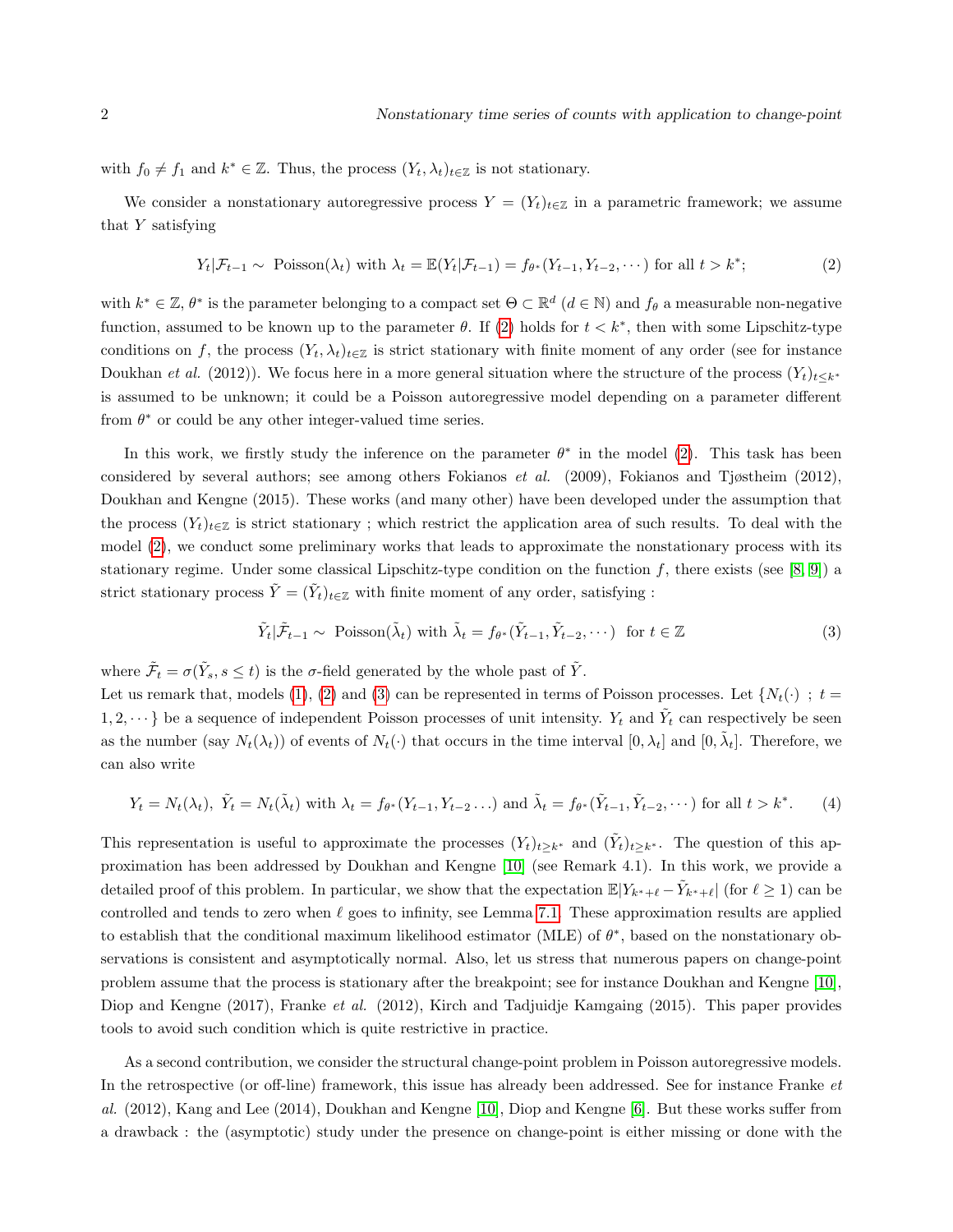stationarity assumption on the observations after breakpoint, which is unrealistic in many practical problems. For procedure proposed by these authors, stationarity assumption after change-point can been relaxed by applying Theorem [3.1](#page-5-0) (see below) to get the consistency under the alternative of change occurs in the model. In the sequel, we focus on sequential (or on-line) framework.

Assume that the process  $Y = (Y_t)_{t \in \mathbb{Z}}$  satisfying

<span id="page-2-0"></span>
$$
Y_t / \mathcal{F}_{t-1} \sim \text{Poisson}(\lambda_t) \text{ with } \lambda_t = \begin{cases} f_{\theta_0^*}(Y_{t-1}, Y_{t-2}, \dots) & \text{for } t \le k^* \\ f_{\theta_1^*}(Y_{t-1}, Y_{t-2}, \dots) & \text{for } t > k^* \end{cases} \tag{5}
$$

where  $\theta_0^*, \theta_1^*$  are the parameters belonging to a compact set  $\Theta \subset \mathbb{R}^d$   $(d \in \mathbb{N})$  and  $k^*$  a positive integer representing the possible breakpoint. If  $\theta_0^* \neq \theta_1^*$ , then a structural change occurs at time  $k^*$ ; otherwise, no change has occurred and the model [\(5\)](#page-2-0) can be simply written as

<span id="page-2-1"></span>
$$
Y_t / \mathcal{F}_{t-1} \sim \text{Poisson}(\lambda_t) \text{ with } \lambda_t = f_{\theta_0^*}(Y_{t-1}, Y_{t-2}, \dots) \text{ for } t \in \mathbb{Z}. \tag{6}
$$

We follow the paradigm of Chu *et al.* (1996). The general idea is to use the observations  $(Y_1, \dots, Y_m)$ (called the historical data) that depends on the parameter  $\theta_0^*$ , then, one can monitor the change in the model's parameter sequentially from the date  $m + 1$  and trigger an alarm when a change is detected; by ensuring that the probability of false alarm does not exceed a fixed level  $\alpha$ . More precisely,  $k^* > m$  and  $(Y_1, \dots, Y_m)$  is assumed to be generated from the model [\(5\)](#page-2-0), depending on  $\theta_0^*$  (without change); we are going to observe new data  $Y_{m+1}, Y_{m+2}, \cdots, Y_{m+k}, \cdots$ . For each new observation  $Y_{m+k}$ , we will like to know if it is generated from a model depending on  $\theta_0^*$  or from a model depending on  $\theta_1^*$ , with  $\theta_0^* \neq \theta_1^*$ . This problem can be treated as a classical hypothesis testing :

- $\mathbf{H_0}: \theta_0^*$  is constant over the observations  $Y_1, \cdots, Y_m, Y_{m+1}, \cdots$  *i.e.*  $(Y_t)_{t \in \mathbb{N}}$  satisfying [\(5\)](#page-2-0) with  $\theta_0^* = \theta_1^*$ ;
- $\mathbf{H}_1$ : the process  $(Y_t)_{t \in \mathbb{N}}$  satisfying [\(5\)](#page-2-0) with  $\theta_0^* \neq \theta_1^*$ .

Numerous works have been done in the sequential change-point detection according to such paradigm. See among others papers, Horváth et al. (2004), Gombay and Serban (2009), Na et al. (2011) Bardet and Kengne (2014) for several tests procedure for sequential change detection in a general class of time series models, including linear and GARCH-type models. Kengne (2015) proposed a fluctuation-type test procedure for sequential change detection in a large class of Poisson autoregressive model. Recently, Kirch and Tadjuidje Kamgaing [\[19\]](#page-24-4) and Kirch and Weber (2018) have considered a large class of models (that including continuous and discrete valued time series) and developed a general setup based on estimating functions for sequential change-point detection. Estimating functions is a general estimation method and some classical procedure such as likelihood estimator, least square estimator, $\cdots$  can be treated in many cases as a particular class of estimating functions. It is well-known (Godambe (1960)) that the optimal estimating function in several classical parametric model is based on the score function. In the case of infinite memory process considered here, a more complex class of estimating functions is needed; this involves some difficulties in the application of their procedure. Moreover, Kirch and Tadjuidje Kamgaing [\[19\]](#page-24-4) and Kirch and Weber [\[20\]](#page-24-5)) impose some regularity conditions on the process after the change-point. These conditions, which is not easy to verify in general, are somewhere sufficient to unify the treatment of the large class models that they have considered.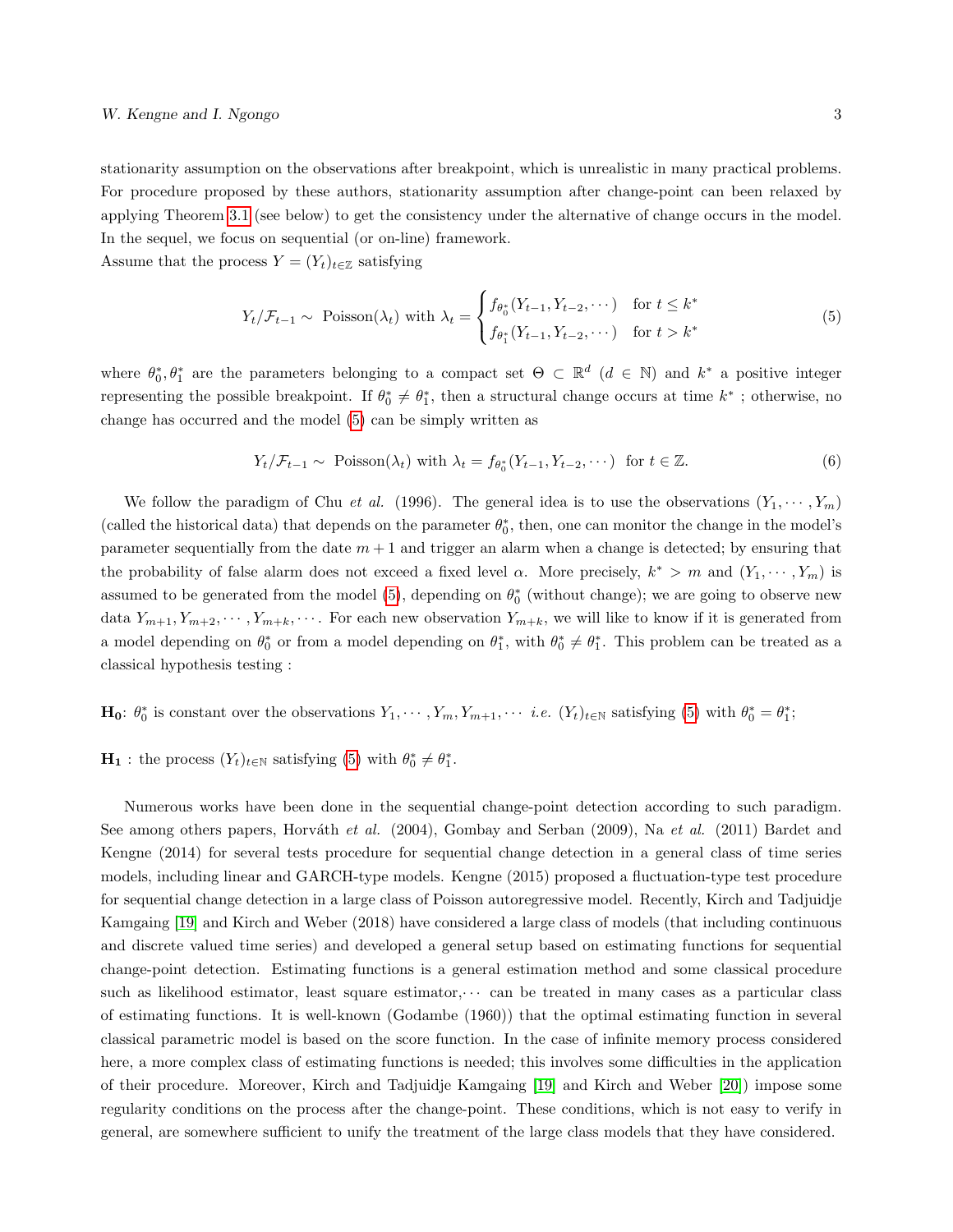We carry out a sequential test in the spirit of Bardet and Kengne [\[2\]](#page-23-0), and propose an open-end and closed-end (see below) procedure for monitoring changes in the model [\(5\)](#page-2-0). We develop a procedure where the recursive estimator is computed without the historical observations. It is shown that the detector converges to a well-known distribution under the null hypothesis. Under the alternative, we do not need any additional assumption on the process after the change-point. The consistency of the procedure is established event in the nonstationary setting (the previous study on inference in nonstationary models play a key role in the proof of this result). Moreover, the test developed here is intended to early detect change than the aforementioned procedure, since it has displayed a detection delay that can be bounded by  $\mathcal{O}_P(m^{1/2+\epsilon})$  for any  $\epsilon > 0$ .

In the following Section 2, some classical assumptions on the model [\(2\)](#page-1-0) as well as some examples are provided. The inference in the nonstationary process  $Y$  is conducted in Section 3. Section 4 focuses on the sequential change-point detection. Some numerical results are displayed in Section 5, whereas Section 6 is devoted to a concluding remarks. The proofs of the main results are provided in Section 7.

## 2 Assumptions and examples

#### 2.1 Assumptions

We will use the following classical notations:

- 1.  $||y|| := \sum_{j=1}^p |y_j|$  for any  $y \in \mathbb{R}^p$ ;
- 2. for any compact set  $\mathcal{K} \subseteq \mathbb{R}^d$  and for any function  $g: \mathcal{K} \longrightarrow \mathbb{R}^{d'}$ ,  $||g||_{\mathcal{K}} = \sup_{\theta \in \mathcal{K}} (||g(\theta)||);$
- 3. for any set  $\mathcal{K} \subseteq \mathbb{R}^d$ ,  $\mathcal{K}$  denotes the interior of  $\mathcal{K}$ ;
- 4.  $\mathbb{N} = \{1, 2, 3, \dots\}$  and  $\mathbb{N}_0 = \{0, 1, 2, 3, \dots\}$ .

Throughout the sequel, we will assume that the function  $\theta \mapsto f_{\theta}$  is twice continuously differentiable on  $\Theta$  and we need the following conditions on the model [\(2\)](#page-1-0).

For  $i = 0, 1, 2$ , define

**Assumption A**<sub>i</sub>( $\Theta$ ):  $\|\partial^i f_\theta(0)/\partial \theta^i\|_{\Theta} < \infty$  and there exists a sequence of non-negative real numbers  $(\alpha_k^{(i)})$  $\binom{k}{k} k \geq 1$ satisfying  $\sum_{j=1}^{\infty} \alpha_k^{(0)} < 1$  (when  $i = 0$ ) and  $\sum_{j=1}^{\infty} \alpha_k^{(i)} < \infty$  (when  $i = 1, 2$ ) such that

$$
\Big\|\frac{\partial^i f_{\theta}(y)}{\partial \theta^i} - \frac{\partial^i f_{\theta}(y')}{\partial \theta^i}\Big\|_{\Theta} \le \sum_{k=1}^{\infty} \alpha_k^{(i)} |y_k - y'_k| \quad \text{ for all } y, y' \in (\mathbb{R}^+)^{\mathbb{N}}.
$$

Under the assumption  $\mathbf{A}_{0}(\Theta)$ , Doukhan *et al.* (2012, 2013) proved that the model [\(3\)](#page-1-1) has a strictly stationary solution  $(\tilde{Y}_t, \tilde{\lambda}_t)_{t \in \mathbb{Z}}$  which is  $\tau$ -weakly dependent with finite moment of any order (see also Doukhan and Wintenberger (2008)). But, such result cannot be apply to process  $Y$  satisfying [\(2\)](#page-1-0), since the structure of the past before  $k^*$  is unknown. The following proposition shows that if  $(Y_t)_{t\leq k^*}$  has finite moment of any order, then it also holds for  $(Y_t)_{t>k^*}$ .

**Proposition 2.1** Assume  $A_0(\Theta)$  holds. Let  $Y = (Y_t)_{t \in \mathbb{Z}}$  satisfying [\(2\)](#page-1-0). For any  $r \geq 1$ , if there exists  $C_{r,0}$ such that  $\mathbb{E}Y_t^r \leq C_{r,0}$  for all  $t \leq k^*$ , then there exists  $C > 0$  such that

<span id="page-3-0"></span>
$$
\mathbb{E}Y_{k^*+\ell}^r \leq C \quad \text{for all } \ell \geq 1.
$$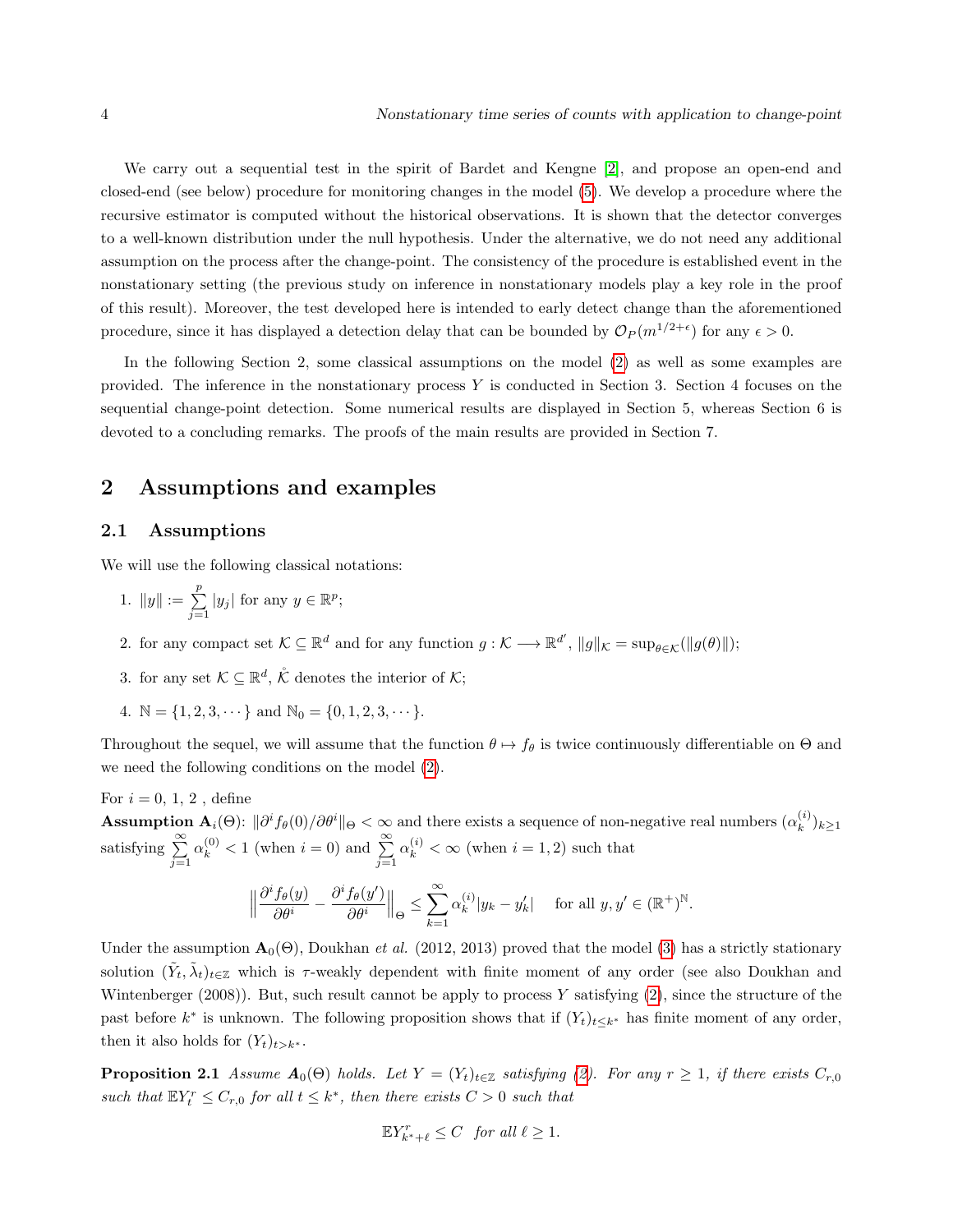As we state above,  $(Y_t)_{t\leq k^*}$  could be any integer-valued time series and we assume in the sequel that :

<span id="page-4-1"></span>for any 
$$
r \ge 1
$$
, there exists  $C_{r,0} > 0$  such that  $\mathbb{E}Y_t^r \le C_{r,0}$  for all  $t \le k^*$ . (7)

The conditions  $A_1(\Theta)$ ,  $A_2(\Theta)$  as well as the following assumptions  $D(\Theta)$ , Id $(\Theta)$  and Var $(\Theta)$  are classical for inference on such model see [\[10\]](#page-24-2).

**Assumption D**( $\Theta$ ):  $\exists \underline{c} > 0$  such that  $\inf_{\theta \in \Theta} (f_{\theta}(y)) \geq \underline{c}$  for all  $y \in (\mathbb{R}^+)^{\mathbb{N}}$ .

Assumption Id( $\Theta$ ): For all  $(\theta, \theta') \in \Theta^2$ ,  $\Big(f_\theta(Y_{t-1}, \dots) = f_{\theta'}(Y_{t-1}, \dots)$  a.s. for some  $t > k^* \Big) \Rightarrow \theta = \theta'.$ **Assumption Var(Θ):** For all  $\theta \in \Theta$  and  $t > k^*$ , the components of the vector  $\frac{\partial f_{\theta}}{\partial \theta}(Y_{t-1,...})$  are a.s. linearly independent.

Also, we will assume in the sequel that the true parameter  $\theta^*$  belongs to  $\hat{\Theta}$  (the interior of  $\Theta$ ).

#### 2.2 Examples

#### 2.2.1 Linear Poisson autoregression

We consider an integer-valued time series  $(Y_t)_{t\in\mathbb{Z}}$  satisfying for any  $t\in\mathbb{Z}$ 

<span id="page-4-0"></span>
$$
Y_t / \mathcal{F}_{t-1} \sim \text{Poisson}(\lambda_t) \text{ with } \lambda_t = \phi_0(\theta^*) + \sum_{k \ge 1} \phi_k(\theta^*) Y_{t-k}
$$
 (8)

with  $\theta^* \in \Theta \subset \mathbb{R}^d$ , where the functions  $\theta \mapsto \phi_k(\theta)$  are positive, twice continuous differentiable such that  $\sum_{k\geq 1} \|\phi'_k(\theta)\|_{\Theta} < 1$ ,  $\sum_{k\geq 1} \|\phi'_k(\theta)\|_{\Theta} < \infty$ ,  $\sum_{k\geq 1} \|\phi''_k(\theta)\|_{\Theta} < \infty$  and  $\inf_{\theta \in \Theta} \phi_0(\theta) > 0$  (see also [\[10\]](#page-24-2)). Thus Assumptions  $A_i(\Theta)$ ,  $i = 0, 1, 2$  and  $D(\Theta)$  hold. Moreover, if there exists a finite subset  $I \subset \mathbb{N} - \{0\}$  such that the function  $\theta \mapsto (\phi_k(\theta))_{k\in I}$  is injective, then assumption Id(Θ) holds and the model [\(8\)](#page-4-0) is identifiable. Finally, assumption  $\text{Var}(\Theta)$  holds if for any  $\theta \in \Theta$ , there exists d functions  $\phi_{k_1}, \dots, \phi_{k_d}$  such that the matrix  $\int \frac{\partial \phi_{k_j}}{\partial x_j}$ ∂θ  $\setminus$ (computed at  $\theta$ ) has a full rank. This is the case in the classical useful situations, such as for  $1 \leq j \leq d$ instance, the INGARCH $(p, q)$  model below.

The classical Poisson INGARCH $(p, q)$  (see [\[12\]](#page-24-6) or [\[22\]](#page-24-7)) is obtained with

$$
\lambda_t = \alpha_0^* + \sum_{k=1}^p \alpha_k^* \lambda_{t-k} + \sum_{k=1}^q \beta_k^* Y_{t-k};
$$
\n(9)

the true parameter  $\theta^* = (\alpha_0^*, \alpha_1^*, \cdots, \alpha_p^*, \beta_1^*, \cdots, \beta_q^*) \in \Theta$  where  $\Theta$  is a compact subset of  $(0, +\infty) \times [0, +\infty)^{p+q}$ such that  $\sum_{k=1}^p \alpha_k + \sum_{k=1}^q \beta_k < 1$  for all  $\theta = (\alpha_0, \alpha_1, \cdots, \alpha_p, \beta_1, \cdots, \beta_q) \in \Theta$ . This model is a special case of the model [\(8\)](#page-4-0) since we can find a sequence of functions  $(\psi_k(\theta))_{k\geq 0}$  such that  $\lambda_t = \psi_0(\theta_0^*) + \sum_{k\geq 1} \psi_k(\theta_0^*) Y_{t-k}$ .

In the model [\(8\)](#page-4-0), it is often holds that

$$
\lambda_t = \begin{cases} \phi_0(\theta_0^*) + \sum_{k \ge 1} \phi_k(\theta_0^*) Y_{t-k} & \text{for } t \le k^* \\ \phi_0(\theta_1^*) + \sum_{k \ge 1} \phi_k(\theta_1^*) Y_{t-k} & \text{for } t > k^* \end{cases}
$$
(10)

with  $\theta_0^* \neq \theta_1^*$ . There exists several references in the literature (see for instance Doukhan and Kengne [\[10\]](#page-24-2), Ahmad and Francq (2016)) that address the inference on  $\theta_0^*$  based on the observations of the stationary process  $(Y_t)_{t\leq k^*}$ . These results which are heavily based on the stationarity of the process cannot work for  $\theta_1^*$ . Section [3](#page-5-1) focusses on the estimation of  $\theta_1^*$  based on the nonstationary process  $(Y_t)_{t>t^*}$ .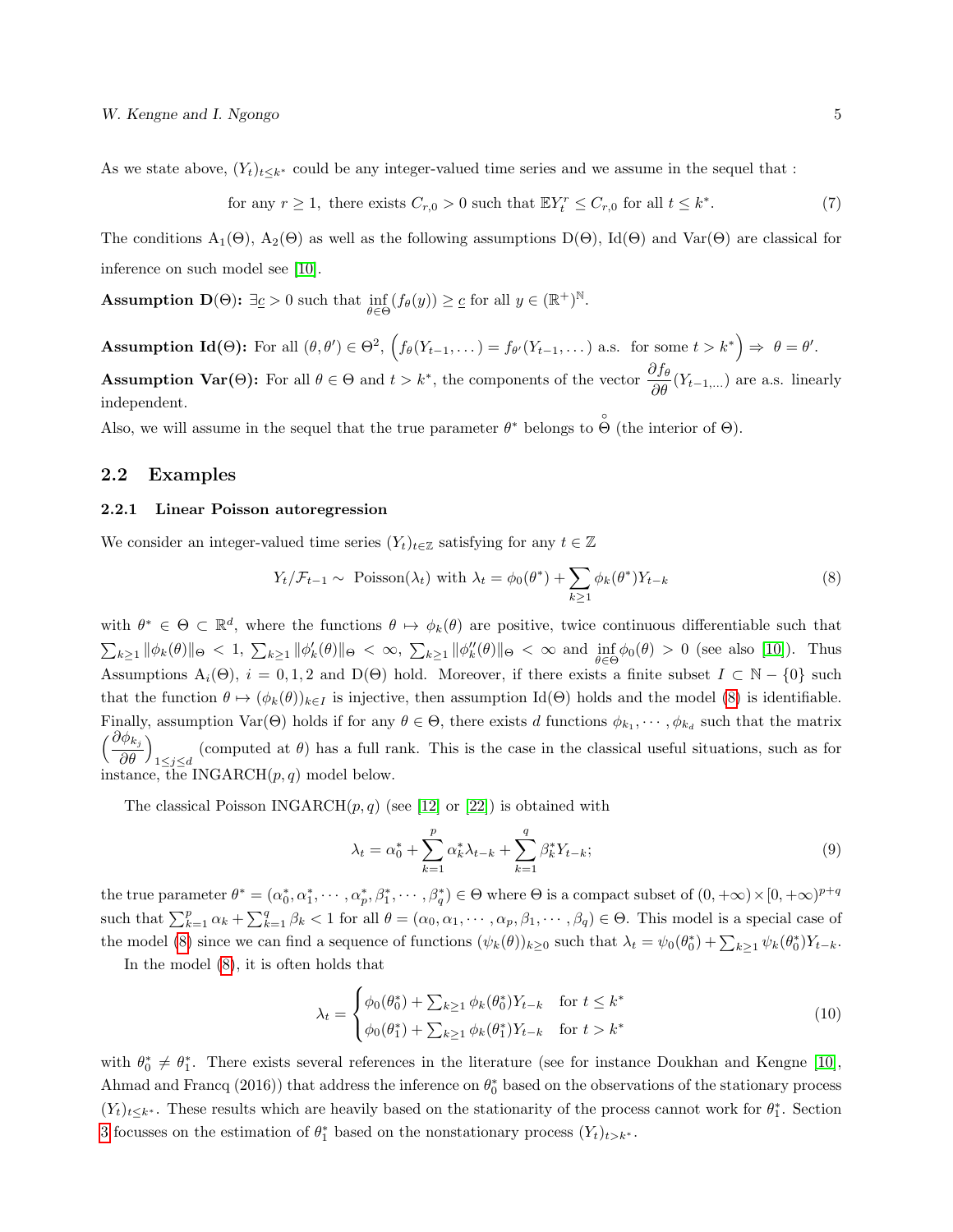#### 2.2.2 Threshold Poisson autoregression

We consider a threshold Poisson autoregressive model defined by :

$$
Y_t / \mathcal{F}_{t-1} \sim \text{Poisson}(\lambda_t) \text{ with } \lambda_t = \phi_0(\theta^*) + \sum_{k \ge 1} \left( \phi_k^+(\theta^*) \max(Y_{t-k} - \ell, 0) + \phi_k^-(\theta^*) \min(Y_{t-k}, \ell) \right) \tag{11}
$$

where  $\phi_0(\theta) > 0$ ,  $\phi_k^+(\theta)$ ,  $\phi_k^-(\theta) \ge 0$  for all  $\theta \in \Theta$  and  $\ell \in \mathbb{N}$ . We can also write

$$
\lambda_t = \phi_0(\theta^*) + \sum_{k \ge 1} \left( \phi_k^-(\theta^*) Y_{t-k} + (\phi_k^+(\theta^*) - \phi_k^-(\theta^*)) \max(Y_{t-k} - \ell, 0) \right).
$$

This is an example of nonlinear model called an integer-valued threshold ARCH (or INTARCH) see [\[10\]](#page-24-2); see also [\[14\]](#page-24-8) for INTARCH(1) model. Such model is often used to capture piecewise phenomenon.  $\ell$  is the threshold parameter of the model. If the functions  $\theta \mapsto \phi_k^+(\theta)$  and  $\theta \mapsto \phi_k^-(\theta)$  are twice continuously differentiable such that  $\sum_{k\geq 1}$  max  $(\|\phi_k^+(\theta)\|_{\Theta}, \|\phi_k^-(\theta)\|_{\Theta}) < 1$ ,  $\sum_{k\geq 1}$  max  $(\|\frac{\partial}{\partial \theta}\phi_k^+(\theta)\|_{\Theta}, \|\frac{\partial}{\partial \theta}\phi_k^-(\theta)\|_{\Theta}, \|\frac{\partial^2}{\partial \theta^2}\phi_k^+(\theta)\|_{\Theta}, \|\frac{\partial^2}{\partial \theta^2}\phi_k^-(\theta)\|_{\Theta}) <$  $\infty$ , then  $A_i(\Theta)$  i = 0, 1, 2 hold. Furthermore, Conditions on D( $\Theta$ ), Id( $\Theta$ ) and Var( $\Theta$ ) are obtained as above.

## <span id="page-5-1"></span>3 Likelihood inference

We focus on the inference for the model [\(2\)](#page-1-0); that is, we consider the process  $Y = (Y_t)_{t \in \mathbb{Z}}$  satisfying

$$
Y_t | \mathcal{F}_{t-1} \sim \text{Poisson}(\lambda_t) \text{ with } \lambda_t = \mathbb{E}(Y_t | \mathcal{F}_{t-1}) = f_{\theta^*}(Y_{t-1}, Y_{t-2}, \dots) \text{ for all } t > k^*.
$$
 (12)

Assume that a trajectory  $(Y_{k^*+1},...,Y_{k^*+n})$  of the process  $(Y_t)_{t>k^*}$  is observed. Without loss of generality, for simplifying notation, we set  $k^* = 0$  in this section. The conditional (log)-likelihood (up to a constant) computed on a segment  $T \subset \{k^* + 1, k^* + 2, \dots\}$  is given by

$$
L_n(T, \theta) = \sum_{t \in T} (Y_t \log \lambda_t(\theta) - \lambda_t(\theta)) = \sum_{t \in T} \ell_t(\theta) \text{ with } \ell_t(\theta) = Y_t \log \lambda_t(\theta) - \lambda_t(\theta)
$$

where  $\lambda_t(\theta) = f_{\theta}(Y_{t-1}, \dots)$ . In the sequel, we use the notation  $f_{\theta}^t := f_{\theta}(Y_{t-1}, \dots)$ . An approximation of the conditional (log)-likelihood is

$$
\widehat{L}_n(T,\theta) = \sum_{t \in T} (Y_t \log \widehat{\lambda}_t(\theta) - \widehat{\lambda}_t(\theta)) = \sum_{t \in T} \widehat{\ell}_t(\theta) \text{ with } \widehat{\ell}_t(\theta) = Y_t \log \widehat{\lambda}_t(\theta) - \widehat{\lambda}_t(\theta) \tag{13}
$$

where  $\hat{\lambda}_t(\theta) := \hat{f}_{\theta}^t := f_{\theta}(Y_{t-1}, \dots, Y_1, 0, \dots)$ . The MLE of  $\theta^*$  computed on T is defined by

<span id="page-5-2"></span>
$$
\widehat{\theta}(T) = \operatorname{argmax}_{\theta \in \Theta} (\widehat{L}_n(T, \theta)).
$$
\n(14)

For any  $k, k' \in \mathbb{Z}$  such as  $k \leq k'$ , denote

$$
T_{k,k'} = \{k, k+1, \ldots, k'\}.
$$

<span id="page-5-0"></span>The following theorem establishes that the MLE of  $\theta^*$  based on the nonstationary process Y is consistent.

**Theorem 3.1** Assume  $\theta^* \in \overset{\circ}{\Theta}$ ,  $D(\Theta)$ , Id $(\Theta)$ ,  $A_0(\Theta)$  and [\(7\)](#page-4-1) hold with

$$
\alpha_j^{(0)} = O(j^{-\gamma}), \text{ for some } \gamma > 3/2. \tag{15}
$$

Then, it holds that

$$
\widehat{\theta}(T_{1,n}) \xrightarrow[n \to +\infty]{a.s.} \theta^*.
$$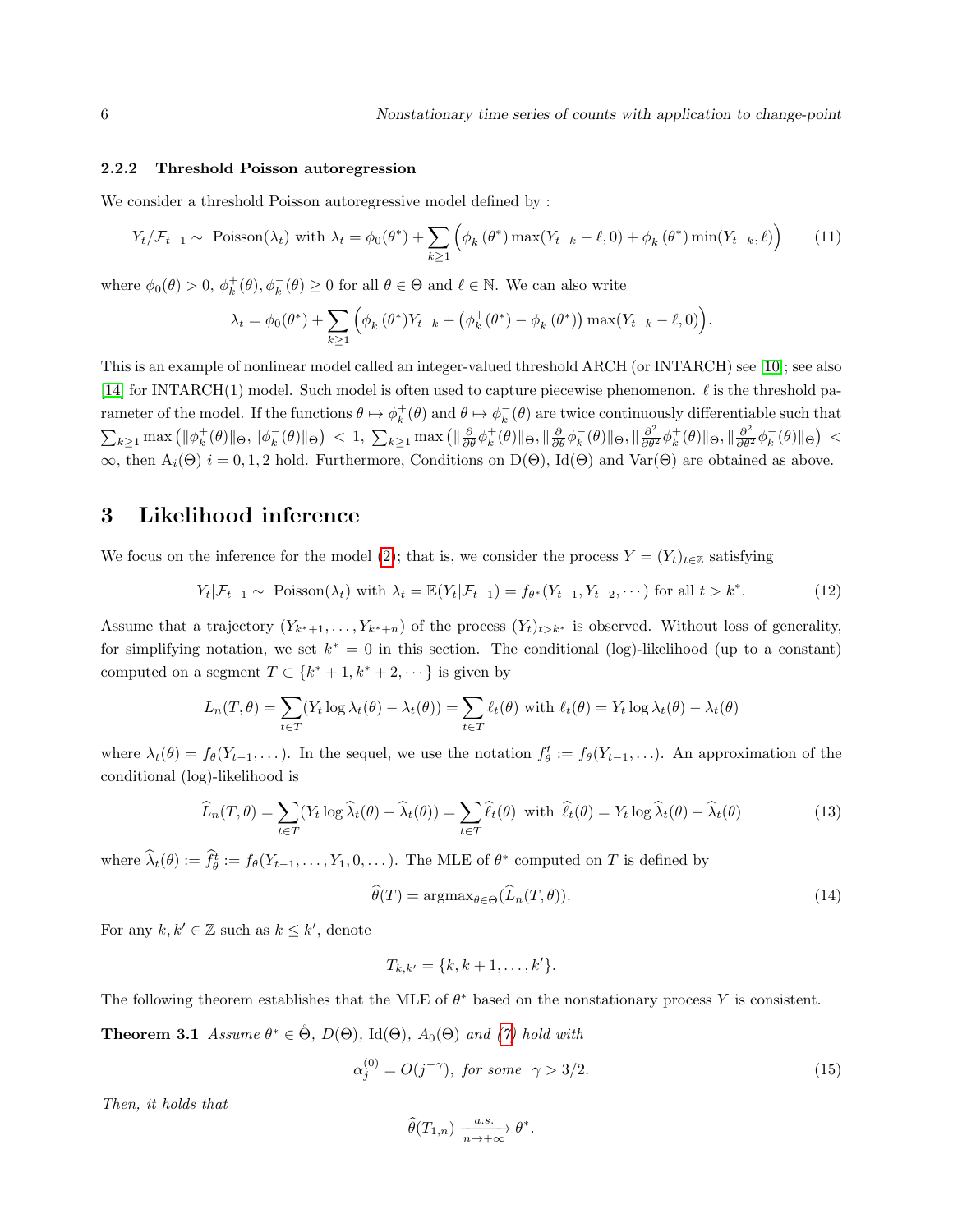To address the asymptotic normality, set

$$
\widetilde{\Sigma} = E\Big(\frac{1}{\widetilde{f}_{\theta^*}^0} \left(\frac{\partial}{\partial \theta} \widetilde{f}_{\theta^*}^0\right) \left(\frac{\partial}{\partial \theta} \widetilde{f}_{\theta^*}^0\right)'\Big) \tag{16}
$$

where  $\tilde{f}^t_{\theta}$  is defined in [\(33\)](#page-15-1) and ' denotes the transpose. This matrix is symmetric and positive definite (see [\[10\]](#page-24-2)). According to the proof of Theorem [3.2,](#page-6-0) the matrix

$$
\widehat{\Sigma}_n = \Big(\frac{1}{n}\sum_{t=1}^n \frac{1}{\widehat{f}_{\theta}^t} \Big(\frac{\partial}{\partial \theta} \widehat{f}_{\theta}^t\Big) \Big(\frac{\partial}{\partial \theta} \widehat{f}_{\theta}^t\Big)'\Big)\Big|_{\theta = \widehat{\theta}(T_{1,n})}
$$

is a consistent estimator of Σ. The asymptotic normality of the MLE is displayed in the following theorem.

**Theorem 3.2** Under the assumptions of Theorem [3.1](#page-5-0) and Var( $\Theta$ ) if  $A_i(\Theta)$  i = 1,2 hold with

<span id="page-6-0"></span>
$$
\alpha_j^{(i)} = O(j^{-\gamma}), \text{ for some } \gamma > 3/2,
$$
\n
$$
(17)
$$

then

$$
\sqrt{n}(\widehat{\theta}(T_{1,n}) - \theta^*) \xrightarrow[n \to +\infty]{\mathcal{D}} \mathcal{N}(0, \widetilde{\Sigma}^{-1})
$$

### 4 Sequential change-point detection

Let  $(X_1, \dots, X_m)$  be the historical observations generated according to [\(6\)](#page-2-1) with the parameter  $\theta_0^*$ . We focus on the online change-point detection in the model [\(5\)](#page-2-0) and consider the following hypothesis testing :

 $\mathbf{H}_0: \theta_0^*$  is constant over the observations  $Y_1, \cdots, Y_m, Y_{m+1}, \cdots$  *i.e.*  $(Y_t)_{t \in \mathbb{N}}$  satisfying [\(5\)](#page-2-0) with  $\theta_0^* = \theta_1^*$ ;

 $\mathbf{H}_1$ : the process  $(Y_t)_{t \in \mathbb{N}}$  satisfying [\(5\)](#page-2-0) with  $\theta_0^* \neq \theta_1^*$ .

The MLE of  $\theta_0^*$ , computed on the historical observations is defined by

$$
\widehat{\theta}(T_{1,m}) = \underset{\theta \in \Theta}{\operatorname{argmax}} (\widehat{L}(T_{1,m}, \theta)). \tag{18}
$$

According to Section [3](#page-5-1) (see also [\[10\]](#page-24-2)), this estimator is consistent and asymptotically normal. The asymptotic covariance matrix of  $\widehat{\theta}(T_{1,m})$  is  $\Sigma^{-1}$  with

$$
\Sigma = E\Big(\frac{1}{f_{\theta_0^*}^0}(\frac{\partial}{\partial \theta} f_{\theta_0^*}^0)(\frac{\partial}{\partial \theta} f_{\theta_0^*}^0)'\Big). \tag{19}
$$

Recall that, the fluctuation-type test proposed by Chu *et al.* [\[5\]](#page-23-1) is based on the discrepancy between the estimators of the model's parameters. The classical idea of the fluctuation test is to evaluate at the monitoring step  $m + k$ , the distance between  $\hat{\theta}(T_{1,m})$  and  $\hat{\theta}(T_{1,m+k})$ ; by expecting this will be large enough if a change occurs at time  $m + k^*$  (with  $k^* < k$ ). Such idea has been employed by Na *et al.* [\[21\]](#page-24-9), Kengne [\[18\]](#page-24-10), among others. As pointed out by Bardet and Kengne [\[2\]](#page-23-0), the recursive estimator  $\hat{\theta}(T_{1,m+k})$  heavily depends on the historical data and the detection delay of such procedure may not be quite efficient.

We follow the ideas of Bardet and Kengne  $[2]$  and propose a procedure which is based on the detector :

$$
\widehat{C}_{k,\ell} := \sqrt{n} \, \frac{k-\ell}{k} \, \big\| \widehat{\Sigma}_m^{-1/2} \big( \widehat{\theta}(T_{\ell,k}) - \widehat{\theta}(T_{1,m}) \big) \big\|
$$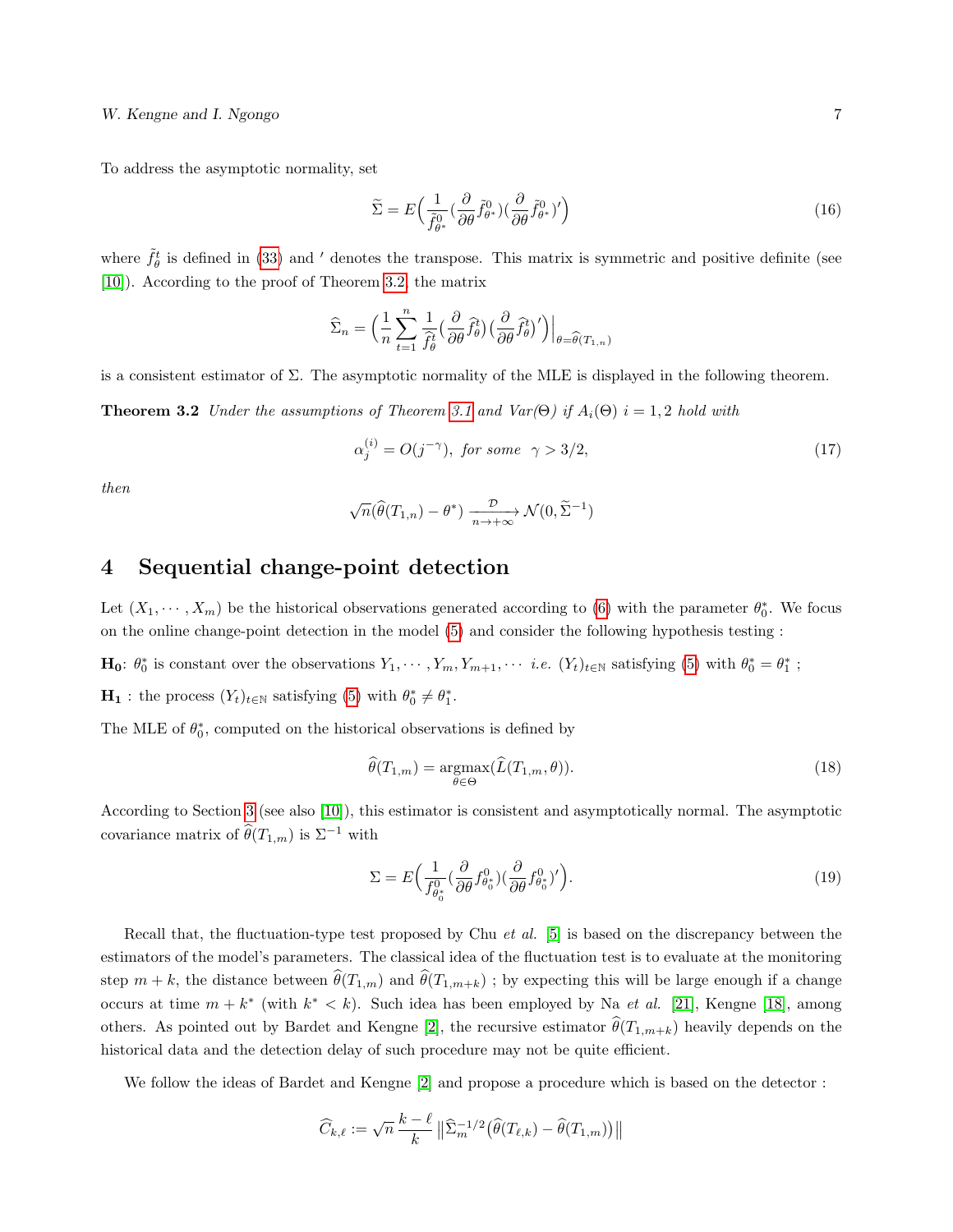defined for any  $k > m$  and  $\ell = n, \dots, k$ ; where

$$
\widehat{\Sigma}_m = \Big(\frac{1}{m}\sum_{t=1}^m \frac{1}{\widehat{f}_{\theta}^t} \Big(\frac{\partial}{\partial \theta} \widehat{f}_{\theta}^t\Big) \Big(\frac{\partial}{\partial \theta} \widehat{f}_{\theta}^t\Big)'\Big)\Big|_{\theta = \widehat{\theta}(T_{1,m})};
$$

is a consistent estimator of  $\Sigma$  (see Section [3](#page-5-1) and also [\[10\]](#page-24-2)).  $\widehat{\Sigma}_m$  is also asymptotically symmetric and positive definite, and the detector  $\widehat{C}_{k,\ell}$  is well defined for m large enough.

To avoid some distortion in the computation of  $\hat{\theta}(T_{\ell,k})$  (when  $\ell$  is close to k), we introduce a sequence of integer numbers  $(v_m)_{m\in\mathbb{N}}$  with  $v_m \ll m$  and compute  $\widehat{C}_{k,\ell}$  for  $\ell \in \{m - v_m, m - v_m + 1, \cdots, k - v_m\}$ . Thus, for any  $k > m$  denote

$$
\Pi_{m,k} := \{m - v_m, m - v_m + 1, \cdots, k - v_m\}.
$$

For technical consideration, assume that,

$$
v_m \to \infty
$$
 and  $v_m/\sqrt{m} \to 0$   $(m \to \infty)$ .

Note that, for any  $\ell \in \Pi_{m,k}$  both  $\widehat{\theta}(T_{\ell,k})$  and  $\widehat{\theta}(T_{1,m})$  are estimator of  $\theta_0^*$  if change does not occur at time  $k > m$ , they are asymptotically close and the detector  $\widehat{C}_{k,\ell}$  is not too large under  $H_0$ .

Let  $T > 1$  (T can be equal to infinity). The monitoring scheme rejects  $H_0$  at the first time k satisfying  $m < k \leq [Tm] + 1$  and there exists  $\ell \in \Pi_{m,k}$  such that  $\widehat{C}_{k,\ell} > c$  for a suitably chosen constant  $c > 0$ , where  $[x]$  denotes the integer part of x.

To be more general, we will use a function  $b : (0, \infty) \mapsto (0, \infty)$ , called a boundary function satisfying:

**Assumption B:**  $b:(0,\infty) \mapsto (0,\infty)$  is a non-increasing and continuous function such that  $\inf_{0 \leq t \leq \infty} b(t) > 0$ .

Then the monitoring scheme rejects  $H_0$  at the first time k (with  $n < k \leq [Tm] + 1$ ) such that there exists  $\ell \in \Pi_{m,k}$  satisfying  $\widehat{C}_{k,\ell} > b((k - \ell)/n)$ . Hence, define the stopping time:

$$
\tau(m) := \text{Inf}\Big\{m < k < [Tm] + 1 \;/\; \exists \ell \in \Pi_{m,k}, \; \widehat{C}_{k,\ell} > b((k-\ell)/m)\Big\}
$$
\n
$$
= \text{Inf}\Big\{m < k < [Tm] + 1 \;/\; \max_{\ell \in \Pi_{m,k}} \frac{\widehat{C}_{k,\ell}}{b((k-\ell)/m)} > 1\Big\}
$$

with the convention that Inf{ $\emptyset$ } =  $\infty$ . Therefore, we have

$$
P\{\tau(m) < \infty\} = P\Big\{\max_{\ell \in \Pi_{m,k}} \frac{\widehat{C}_{k,\ell}}{b((k-\ell)/m)} > 1 \text{ for some } k \text{ between } m \text{ and } [Tm] + 1\Big\}
$$
\n
$$
= P\Big\{\sup_{m < k < [Tm]+1} \max_{\ell \in \Pi_{m,k}} \frac{\widehat{C}_{k,\ell}}{b((k-\ell)/m)} > 1\Big\}.\tag{20}
$$

The challenge is to choose a suitable boundary function  $b(\cdot)$  such that for some given  $\alpha \in (0,1)$ ,

$$
\lim_{m \to \infty} P_{H_0}\{\tau(m) < \infty\} = \alpha
$$

and

$$
\lim_{m \to \infty} P_{H_1}\{\tau(m) < \infty\} = 1
$$

where the hypothesis  $H_0$  and  $H_1$  are formulated above.

In the case where  $b(\cdot)$  is a constant positive value,  $b \equiv c$  with  $c > 0$ , these conditions lead to compute a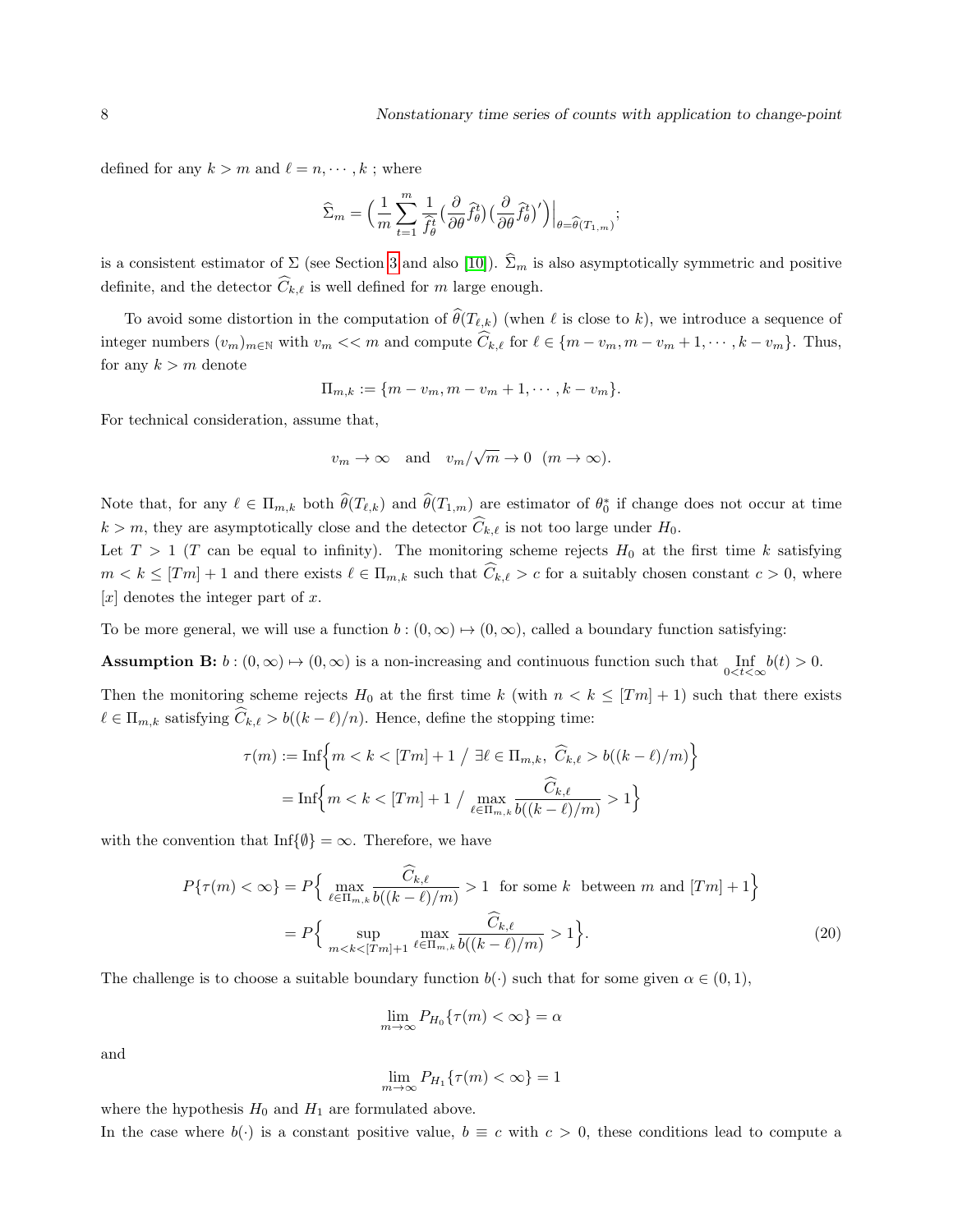threshold  $c = c_{\alpha}$  depending on  $\alpha$ . If change is detected under  $H_1$  *i.e.*  $\tau(m) < \infty$  and  $\tau(m) > k^*$ , then the detection delay is defined by

<span id="page-8-1"></span>
$$
\widehat{d}_m = \tau(m) - k^*.\tag{21}
$$

 $\hat{d}_m$  is used to assess the efficiency of the procedure to early detect changes in the model. The smaller is the detection delay, the better is the efficiency under the alternative.

#### 4.1 Asymptotic under the null hypothesis

Under  $H_0$ , all the observations are generated from the model [\(6\)](#page-2-1) according to the parameter  $\theta_0^*$ . The following theorem displays the asymptotic behavior under the null hypothesis of the detector  $\widehat{C}_{m,k}$  for the open and closed-end procedure.

**Theorem 4.1** Assume  $D(\Theta)$ , Id $(\Theta)$ , Var $(\Theta)$  and  $A_i(\Theta)$  i = 0, 1, 2 hold with

<span id="page-8-0"></span>
$$
\alpha_j^{(i)} = O(j^{-\gamma}), \text{ for some } \gamma > 3/2.
$$

Under  $H_0$  with  $\theta_0^* \in \dot{\Theta}$ , for the open-end  $(T = \infty)$  and closed-end  $(T < \infty)$  procedure it holds that

$$
\lim_{m \to \infty} P\{\tau(m) < \infty\} = P\Big\{ \sup_{1 < t \le T} \sup_{1 < s < t} \frac{\|W_d(s) - sW_d(1))\|}{t \ b(s)} > 1 \Big\},\tag{22}
$$

where  $W_d$  is a d-dimensional standard Brownian motion.

Assume that  $b(s) = cb_0(s)$  for some function  $b_0$  satisfying the assumption **B**, with  $c > 0$ . Thus, at a nominal level  $\alpha \in (0,1)$ , the monitoring procedure stops and rejects  $H_0$  at the first time k (with  $1 < k \leq [Tm] + 1$ ) such that

$$
\max_{\ell \in \Pi_{n,k}} \frac{\widehat{C}_{k,\ell}}{b_0((k-\ell)/n)} > c_\alpha
$$

where  $c_{\alpha}$  is the  $(1 - \alpha)$ -quantile of the distribution of  $\sup_{1 \le t \le T} \sup_{1 \le s \le t} \frac{||W_d(s) - sW_d(1)||}{t h_d(s)}$  $\frac{1}{t} \frac{b_0(s)}{b_0(s)}$ .

In Section [5,](#page-9-0) we will use the most "natural" boundary function  $b(\cdot) = c$  where c is a positive constant. In this case, it follows directly from Theorem [4.1](#page-8-0) that

$$
\lim_{n \to \infty} P\{\tau(n) < \infty\} = P\{U_{d,T} > c\}
$$

where

$$
U_{d,T} = \sup_{1 < t \le T} \sup_{1 < s < t} \frac{1}{t} \| W_d(s) - sW_d(1)) \| . \tag{23}
$$

Proposition 4.1 of Bardet and Kengne [\[2\]](#page-23-0) provides a way to compute the quantile of the distribution of  $U_{d,T}$ , from which the critical value of the test can be obtained.

#### 4.2 Asymptotic under the alternative

Under the alternative, a change occurs at time  $k^* > m$  and contrary to some recent works (for instance: Franke et al. [\[14\]](#page-24-8), Doukhan and Kengne [\[10\]](#page-24-2), Kengne [\[18\]](#page-24-10), Kirch and Tadjuidje Kamgaing [\[19\]](#page-24-4), Diop and Kengne [\[6\]](#page-24-3), Kirch and Weber  $[20]$ ,  $\dots$ , we do not set any additional assumption on the process after the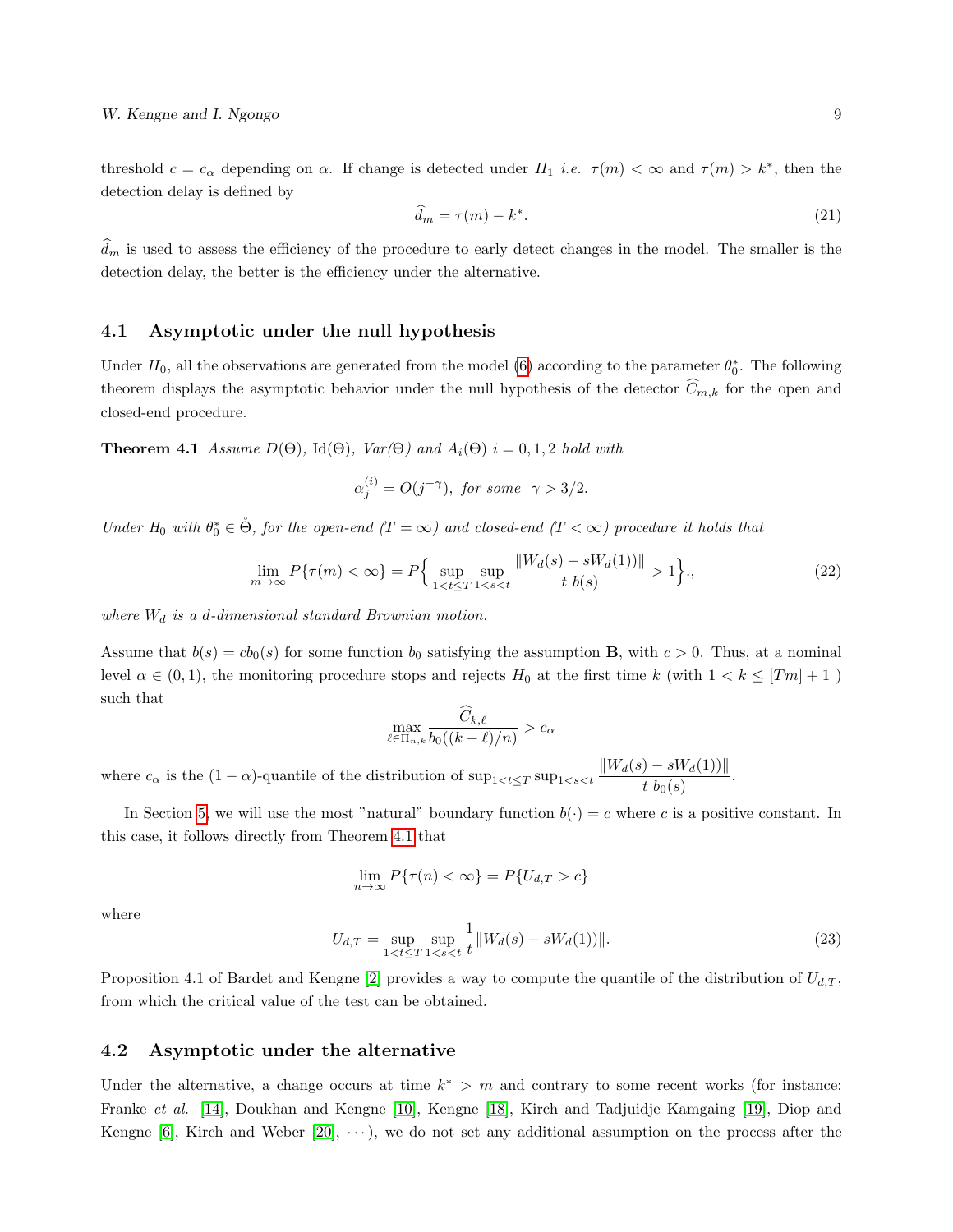change-point. Many recent works impose stationarity after the change-point. This assumption is too strong for autoregressive process; note that, in model [\(5\)](#page-2-0) with  $t > k^*$ ,

$$
\lambda_t = f_{\theta_1^*}(Y_{t-1}, Y_{t-2}, \cdots)
$$

depends on  $\theta_1^*$  and it is contaminated by observations which depends on  $\theta_0^*$ . This shows that, stationarity assumption on the observations after change-point is quite questionable; and that, nonstationary approach seems to be suitable. The proof of the following theorem is heavily based on the result of Theorem [3.1.](#page-5-0) The results below show that the proposed monitoring procedure is consistent under the alternative for both the open-end and the closed-end methods.

**Theorem 4.2** Assume  $D(\Theta)$ , Id $(\Theta)$ , Var $(\Theta)$  and  $A_i(\Theta)$  i = 0, 1, 2 hold with

<span id="page-9-2"></span>
$$
\alpha_j^{(i)} = O(j^{-\gamma}), \text{ for some } \gamma > 3/2.
$$

Under the alternative  $H_1$ , if  $\theta_0^*, \theta_1^* \in \mathcal{A}$  and there exists  $T^* \in (1,T)$  such that  $k^* = [T^*m]$ , for the open-end  $(T = \infty)$  and closed-end  $(T < \infty)$  procedure, then for  $k_m = k^*(m) + m^{\delta}$  with  $\delta \in (1/2, 1)$ , it holds that

$$
\max_{\ell \in \Pi_{m,k_m}} \frac{\widehat{C}_{k_m,\ell}}{b((k_m-\ell)/m)} \xrightarrow[n \to \infty]{a.s.} \infty.
$$
\n(24)

The Corollary [4.1](#page-9-1) follows immediately from Theorem [4.2.](#page-9-2)

Corollary 4.1 Under the assumptions of Theorem [4.2,](#page-9-2)

<span id="page-9-1"></span>
$$
\lim_{n \to \infty} P\{\tau(m) < \infty\} = 1.
$$

Hence, it follows from Theorem [4.2](#page-9-2) that with probability one, the change is asymptotically detected both for open-end and closed-end (when  $T^* < T$ ) procedures and the detection delay  $\hat{d}_n$  can be bounded by  $\mathcal{O}_P(m^{1/2+\varepsilon})$ for any  $\varepsilon > 0$  (or even by  $\mathcal{O}_P(\sqrt{m}(\log m)^a)$  with  $a > 0$  using the same kind of proof).

## <span id="page-9-0"></span>5 Some numerical results

In this section, we conduct a small simulation study and a real data example to display some empirical performances of the proposed sequential change-point procedure. We focus on the closed-end procedure with  $T = 1.5$ ; that is, the historical available data are  $X_1, \dots, X_m$  and the monitoring period is  $\{m+1, \dots, 1.5m\}.$ In the sequel, the detector of the sequential procedure is computed with  $v_m = m^{\delta}$  for  $2 \le \delta \le 5/2$ . The corresponding quantile of the distribution of  $U_{d,T}$  can be found in the Table 1 of Bardet and Kengne [\[2\]](#page-23-0).

#### 5.1 Sequential change-point detection in Poisson INGARCH

We consider a Poisson  $INGARCH(1,1)$ 

<span id="page-9-3"></span>
$$
Y_t / \mathcal{F}_{t-1} \sim \text{Poisson}(\lambda_t) \text{ with } \lambda_t = \alpha_0^* + \alpha_1^* \lambda_{t-1} + \beta_1^* Y_{t-1} \tag{25}
$$

where  $\theta_0^* = (\alpha_0^*, \alpha_1^*, \beta_1^*)$  denote the parameter of the model. For any  $k > m$ , denote  $\widehat{C}_k = \max_{\ell \in \Pi_{n,k}} \widehat{C}_{k,\ell}$ . For n=1000, Figure [1](#page-10-0) displays the statistics  $(\widehat{C}_k)_{1001 \le k \le 1500}$  in a scenario without change a-) and a scenario with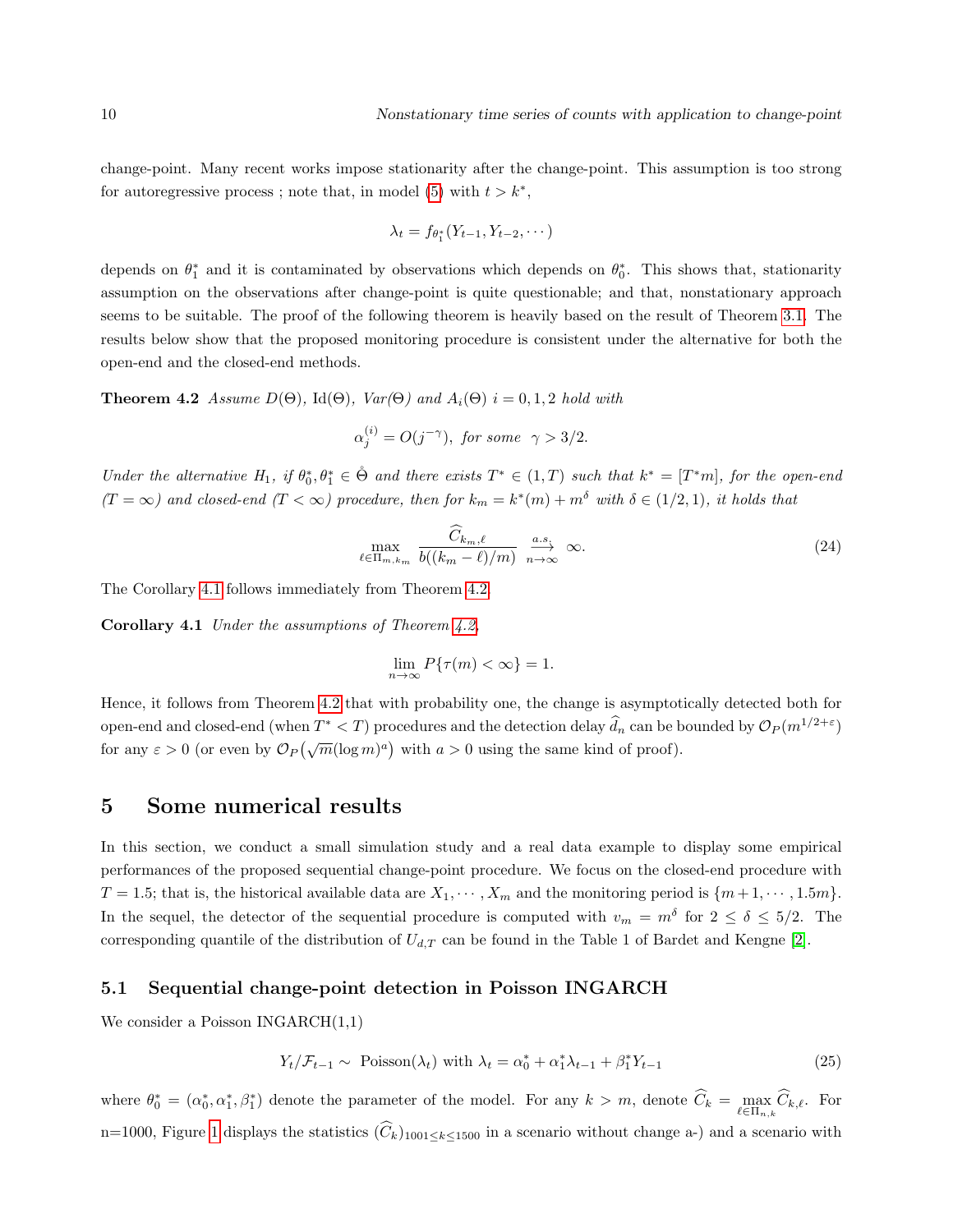a change-point at  $k^* = 1.25m = 1250$  $k^* = 1.25m = 1250$  $k^* = 1.25m = 1250$  b-). Figure 1 a-) shows that the detector  $\hat{C}_k$  is under the horizontal line that defined the critical region of the test; whereas in Figure 1 b-), the detector is under the horizontal before change occurs, and increases with a high rate until exceed the critical value after the change-point. As pointed out by Bardet and Kengne [\[2\]](#page-23-0), such growth rate over a long period indicates that something is happening in the model. We consider the model [\(25\)](#page-9-3) with scenarios under  $H_0$  and  $H_1$  with break at  $k^* = 1.25m$  $k^* = 1.25m$  $k^* = 1.25m$ . Table 1



<span id="page-10-0"></span>Figure 1: A realization of the detector  $(\widehat{C}_k)_{1001 \le k \le 1500}$  for a Poisson INGARCH(1, 1) with  $m = 1000$ . a-) The parameter  $\theta_0^* = (1, 0.2, 0.15)$  is constant; b-) the parameter  $\theta_0^* = (1, 0.2, 0.15)$  changes to  $\theta_1^* = (1, 0.2, 0.5)$  at  $k^* = 1250$ . The horizontal solid line represents the limit of the critical region, the vertical dotted line indicates where the change occurs and the vertical solid line indicates the time where the sequential procedure detects a break in the observations.

indicates the empirical levels and powers based on 100 replications for  $m = 200, 500, 1000$ . Some elementary statistics of the empirical detection delay (defined at [\(21\)](#page-8-1)) are summarized in Table [2.](#page-11-1)

The results of Table [1](#page-11-0) displays some distortion in the empirical levels for the first scenario when  $n = 200$ and the second scenario when  $n = 200, 500$ . But the empirical level decreases as n increases and for the three cases, it is close to the nominal level for 1000. Also, empirical powers increase with  $n$  and approaching one when  $n = 1000$  for the three scenarios. These results are consistent with Theorem [4.1](#page-8-0) and Corollary [4.1.](#page-9-1) In Table [2,](#page-11-1) for example, when  $n = 200$  with the break occurred at the time  $k^* = 250$ , this break is detected on average after a delay of 35, 33 and 28 respectively for these scenarios. One can see that, for two historical sample sizes  $m_1$  and  $m_2$  with  $m_1 < m_2$ , the sequence  $\hat{d}_{m_2} - \sqrt{m_2/m_1} \hat{d}_{m_1}$  decreases when  $m_1$  and  $m_2$  increases and it is on average, close or less than 0 when  $m_1 = 500$  and  $m_2 = 1000$ . This is in accordance with Theorem [4.2](#page-9-2) where  $\hat{d}_m$  can be bounded by  $\mathcal{O}_P(m^{1/2+\epsilon})$  for any  $\epsilon > 0$ .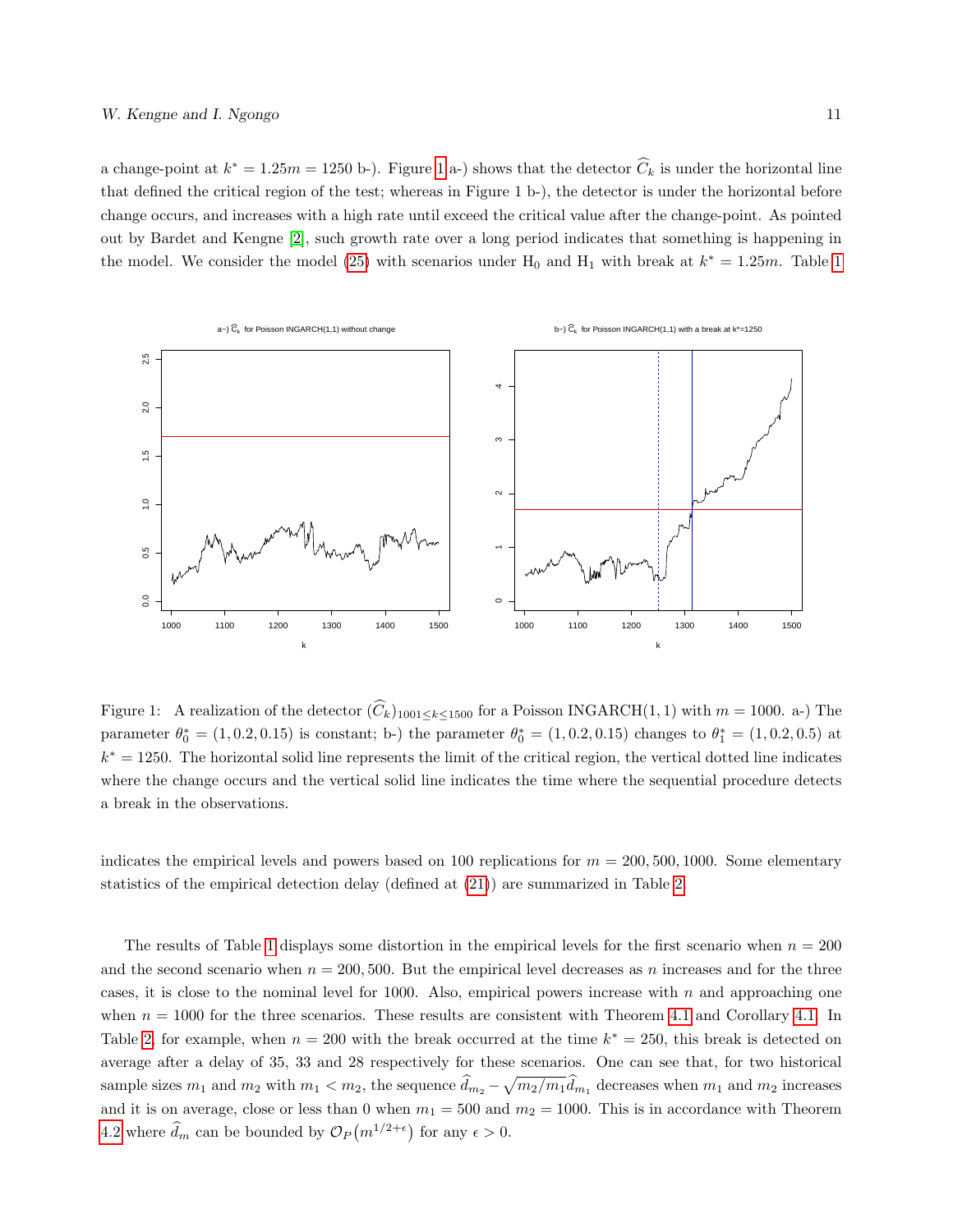|                    |                                                                      | $m = 200$ | $m = 500$ | $m = 1000$ |
|--------------------|----------------------------------------------------------------------|-----------|-----------|------------|
| Empirical levels : | $\theta_0^* = (1, 0.2, 0.15)$                                        | 0.08      | 0.06      | 0.05       |
|                    | $\theta_0^* = (0.75, 0.5, 0.3)$                                      | 0.09      | 0.07      | 0.06       |
|                    | $\theta_0^* = (2.5, 0, 0.35)$                                        | 0.07      | 0.06      | 0.04       |
| Empirical powers : | $\theta_0^* = (1, 0.2, 0.15); \quad \theta_1^* = (1, 0.2, 0.5)$      | 0.63      | 0.96      | 0.98       |
|                    | $\theta_0^* = (0.75, 0.5, 0.3); \quad \theta_1^* = (0.25, 0.5, 0.3)$ | 0.60      | 0.92      | 0.97       |
|                    | $\theta_0^* = (2.5, 0, 0.35); \quad \theta_1^* = (4.5, 0.05, 0.6)$   | 0.81      |           |            |

<span id="page-11-0"></span>Table 1: Empirical levels and powers for sequential change-point detection in Poisson INGARCH(1, 1) model. The empirical levels are computed when  $\theta_0^* = (1, 0.2, 0.15), (0.75, 0.5, 0.3), (2.5, 0, 0.35)$  is constant (under  $H_0$ ) and the empirical powers when  $\theta_0^* = (1, 0.2, 0.15), (0.75, 0.5, 0.3), (2.5, 0, 0, 0.35)$  changes respectively to  $\theta_1^* = (1, 0.2, 0.5), (0.25, 0.5, 0.3), (4.5, 0.05, 0.6)$  (under the alternative) at  $k^* = 1.25m$ .

| $d_n$                                                               |                           | Mean  | SD.   | Min            | $Q_1$ | Med | $Q_3$ | Max |
|---------------------------------------------------------------------|---------------------------|-------|-------|----------------|-------|-----|-------|-----|
| $\theta_0^* = (1, 0.2, 0.15); \quad \theta_1^* = (1, 0.2, 0.5)$     | $m = 200$ ; $k^* = 250$   | 34.92 | 10.42 | 11             | 27    | 36  | 43    | 50  |
|                                                                     | $m = 500$ ; $k^* = 625$   | 59.96 | 21.94 | 17             | 45    | 61  | 72    | 119 |
|                                                                     | $m = 1000$ ; $k^* = 1250$ | 86.19 | 33.82 | 24             | 56    | 85  | 110   | 168 |
| $\theta_0^* = (0.75, 0.5, 0.3; \quad \theta_1^* = (0.25, 0.5, 0.3)$ | $m = 200$ ; $k^* = 250$   | 32.62 | 14.05 | 3              | 23    | 36  | 44    | 50  |
|                                                                     | $m = 500$ ; $k^* = 625$   | 71.82 | 20.17 | 13             | 59    | 80  | 87    | 98  |
|                                                                     | $m = 1000$ ; $k^* = 1250$ | 103.5 | 36.53 | 15             | 96    | 109 | 116   | 183 |
| $\theta_0^* = (2.5, 0, 0.35); \quad \theta_1^* = (4.5, 0.05, 0.6)$  | $m = 200$ ; $k^* = 250$   | 27.78 | 12.03 | 6              | 19    | 26  | 39    | 48  |
|                                                                     | $m = 500$ ; $k^* = 625$   | 55.38 | 24.01 | $\overline{5}$ | 34    | 56  | 77    | 91  |
|                                                                     | $m = 1000$ ; $k^* = 1250$ | 56.22 | 36.43 | 7              | 25    | 42  | 97    | 120 |

<span id="page-11-1"></span>Table 2: Elementary statistics of the empirical detection delay for sequential change-point detection change in a Poisson INGARCH(1,1).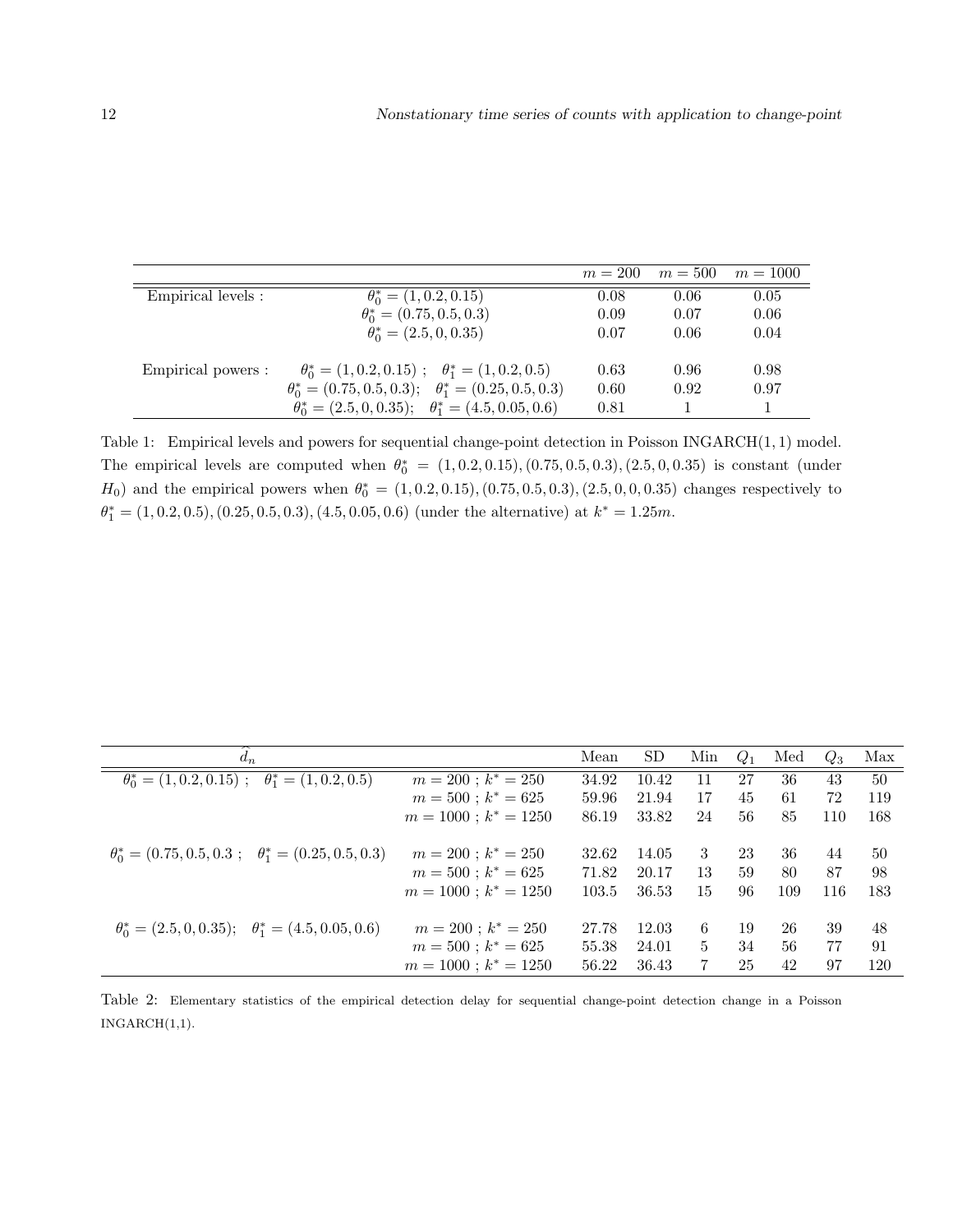#### 5.2 Real data example

We consider the daily number of trades in the stock of Technofirst listed in the NYSE Euronext group. These data have been analyzed by Ahmad and Francq [\[1\]](#page-23-2) with the PQMLE, and have concluded that the INGARCH(1,3) is more appropriate. Diop and Kengne (2019) have applied the multiple change-point with an INGARCH(1,1) representation based on the Poisson quasi-maximum likelihood estimator. We consider the data from 04 January 2010 to 05 September 2011 (see Figure [2\)](#page-12-0); there are 310 observations. For the data from  $t = 1$  to  $t = 230$ , Diop and Kengne [\[7\]](#page-24-11) have showed that the INARCH(1) representation is more appropriate and the INGARCH(1,1) representation has been used for  $t > 230$ . So, we applied the Poisson INGARCH(1,1) model and consider the observations from  $t = 1$  to  $t = 207$  as the historical data. We carry out the sequential procedure in the closed-end setting with  $T = 1.5$ ; so,  $[T \times m] = 310$ . Therefore, the monitoring starts at the time  $t = 208$ . The estimation of the parameter computed on the historical data is  $\hat{\theta}_0 = (2.43, 2 \times 10^{-8}, 0.35)$ .



<span id="page-12-0"></span>Figure 2: Daily number of trades in the stock of Technofirst from 04 January 2010 to 05 September 2011. The solid line represents the break that has been detected by Diop and Kengne [\[7\]](#page-24-11) from a retrospective procedure. The dotted line indicates the stopping time of the sequential procedure proposed.

Figure [3](#page-13-0) displays the realizations of the detector  $C_k = \max_{\ell \in \Pi_{n,k}} C_{k,\ell}$ , with  $k = 208, \cdots, 310$ . One can see that the sequential procedure stops at time  $t = 237$ . In term of the detection delay, it appears that the procedure works well for this real data example; in the sense that the sequential procedure stops 7 days after the break time detected by Diop and Kengne [\[7\]](#page-24-11).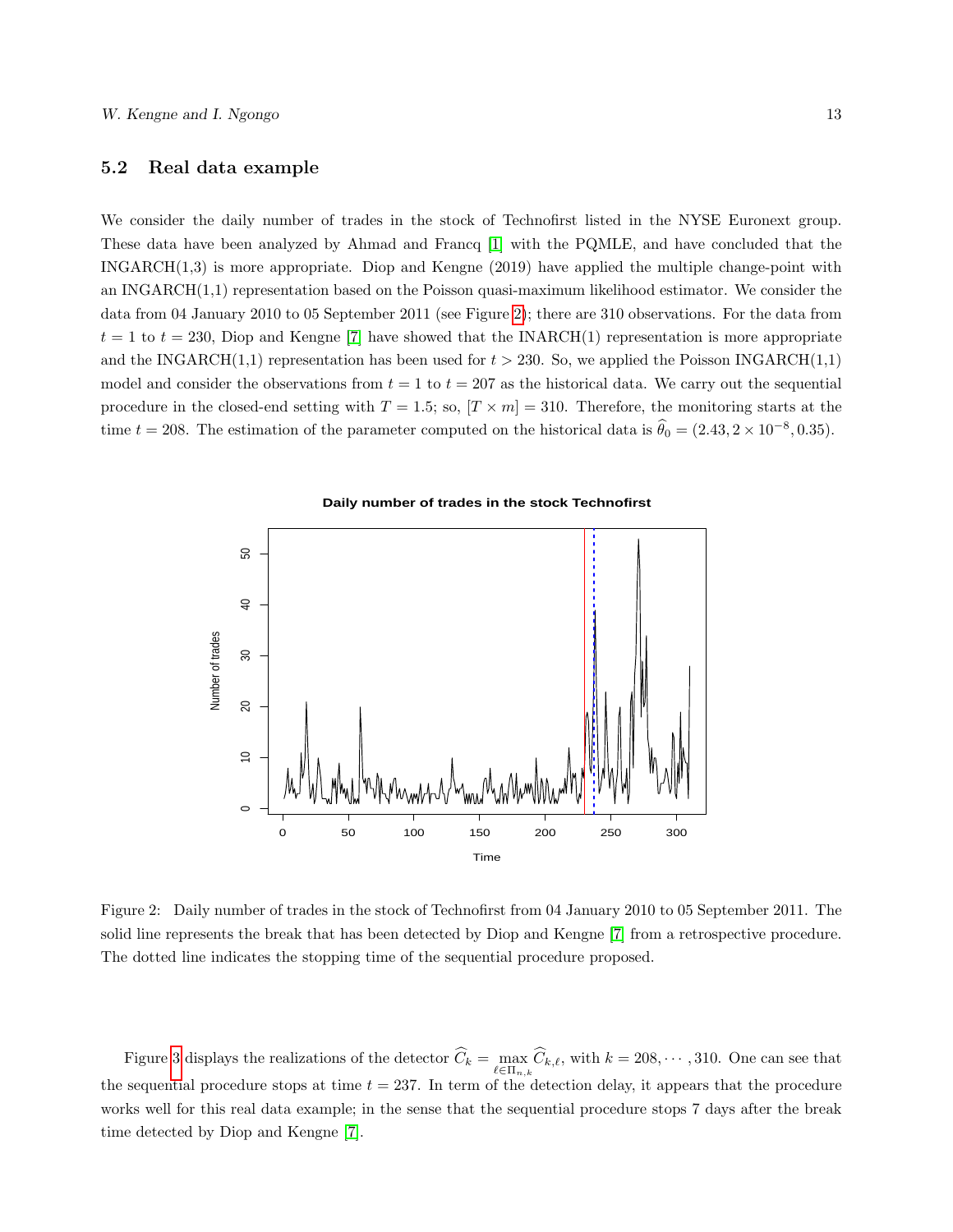

 $\widehat{C}_k$  for the number of trades

<span id="page-13-0"></span>Figure 3: Realizations of the statistics  $(\widehat{C}_k)_{208\leq k\leq 310}$  for the daily number of trades in the stock of Technofirst from 04 January 2010 to 05 September 2011 ; the historical data considered are the first 207 observations. The horizontal solid line represents the limit of the critical region, the vertical dotted line represents the break that has been detected by using the retrospective procedure of Diop and Kengne [\[7\]](#page-24-11) and the vertical solid line indicates the stopping time of the sequential procedure.

## 6 Concluding remarks

This work addresses the question of inference for nonstationary time series of counts. After a time  $k^*$ , the process is a nonstationary Poisson autoregressive model with the conditional mean that depends on a parameter  $\theta^*$ . We carry out an approximation study between this process and the stationary regime; which allows us to establish that the MLE of  $\theta^*$  computed with the nonstationary observations is consistent and asymptotically normal. We thus provide a detailed proof of an issue that has been addressed by Doukhan and Kengne [\[10\]](#page-24-2) (see Remark 4.1). These results are very useful both in retrospective and in sequential change-point problem. We perform an application to sequential change-point detection and propose a consistent procedure which the detection delay can been bounded by  $\mathcal{O}_P(m^{1/2+\epsilon})$  for any  $\epsilon > 0$ . Empirical studies show that the procedure works well for simulated and real data example with satisfactory detection delay. An extension of this work is the study of the inference for nonstationary model where the conditional distribution is different from Poisson, and could be for instance negative binomial, binary,  $\cdots$ 

## 7 Proofs of main results

Let  $(\psi_n)_n$  and  $(r_m)_m$  be sequences of random variables or vectors. Throughout this section, we use the notation  $\psi_m = o_P(r_m)$  to mean : for all  $\varepsilon > 0$ ,  $P(||\psi_m|| \ge \varepsilon ||r_m||) \to 0$  as  $m \to \infty$ . Write  $\psi_m = O_P(r_m)$  to mean : for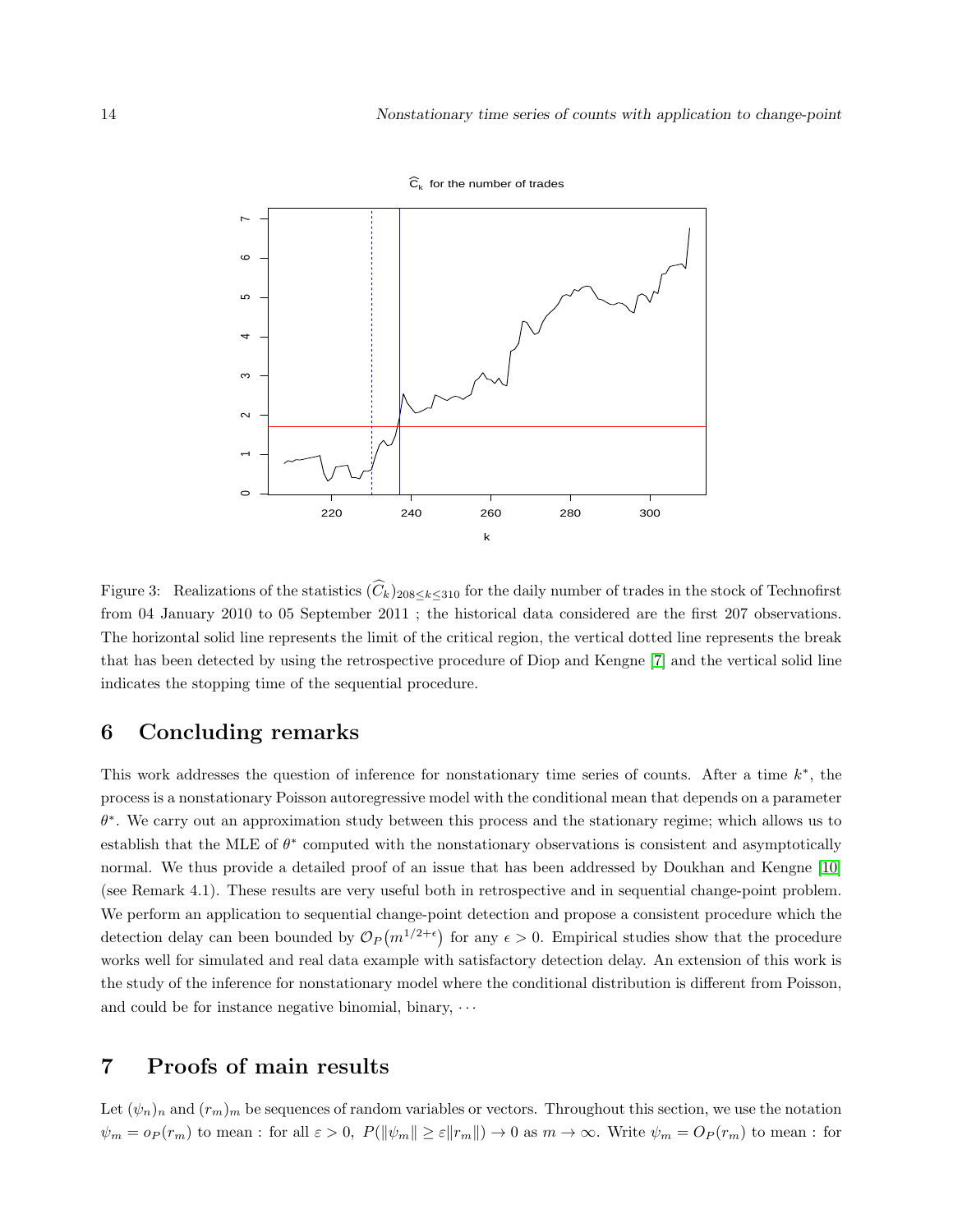all  $\varepsilon > 0$ , there exists  $C > 0$  such that  $P(\|\psi_m\| \ge C \|r_m\|) \le \varepsilon$  for n large enough.

**Proof of Proposition [2.1](#page-3-0)** We will prove that, for all  $r \in \mathbb{N}$ , there exists  $C_r > 0$  such that

<span id="page-14-0"></span>
$$
\mathbb{E}Y_t^r \le C_r, \ \forall t \in \mathbb{Z}.\tag{26}
$$

Recall that for all  $\ell \geq 1$ ,

$$
Y_{k^*+\ell}|\mathcal{F}_{k^*+\ell-1} \sim \text{Poisson}(\lambda_{k^*+\ell}) \text{ with } \lambda_{k^*+\ell} = f_{\theta^*}(Y_{t-1}, Y_{t-2}, \dots) = f_{\theta^*}^{k^*+\ell}.
$$

According to assumption  $\mathbf{A}_{0}(\Theta)$ , we have for all  $\ell \geq 1$ ,

<span id="page-14-1"></span>
$$
f_{\theta^*}^{k^*+\ell} \le |f_{\theta^*}^{k^*+\ell} - f_{\theta^*}(0)| + f_{\theta^*}(0) \le \sum_{j\ge 1} \alpha_j^{(0)} Y_{k^*+\ell-j} + f_{\theta^*}(0). \tag{27}
$$

In the sequel, we set  $\alpha^{(0)} = \sum_{j\geq 1} \alpha_j^{(0)}$ . If [\(26\)](#page-14-0) holds for some  $r \in \mathbb{N}$ , then we get from the Jensen's inequality,

<span id="page-14-3"></span>
$$
\mathbb{E}\big[\big(\sum_{j\geq 1} \alpha_j^{(0)} Y_{k^*+\ell-j}\big)^r\big] = (\alpha^{(0)})^r \mathbb{E}\big[\big(\sum_{j\geq 1} \frac{\alpha_j^{(0)}}{\alpha} Y_{k^*+\ell-j}\big)^r\big] \leq (\alpha^{(0)})^{r-1} \sum_{j\geq 1} \alpha_j^{(0)} \mathbb{E} Y_{k^*+\ell-j}^r \leq (\alpha^{(0)})^r C_r. \tag{28}
$$

Moreover, under [\(26\)](#page-14-0), for some  $r \in \mathbb{N}$  since  $Y_t^s \leq Y_t^r$  a.s. for any  $s \leq r$ , we have  $\mathbb{E}Y_t^s \leq C_r$  for  $s \leq r$ . Thus, we can get  $C_s \leq C_r$  for any  $s \leq r$ . Therefore, for all  $\ell \geq 1$ ,

$$
\mathbb{E}[(f_{\theta^*}^{k^*+\ell})^r] \leq \mathbb{E}\left[\left(\sum_{j\geq 1} \alpha_j^{(0)} Y_{k^*+\ell-j} + f_{\theta^*}(0)\right)^r\right] \n\leq \sum_{s=0}^r {r \choose s} \left(f_{\theta_1^*}(0)\right)^{r-s} \mathbb{E}\left[\left(\sum_{j\geq 1} \alpha_j^{(0)} Y_{k^*+\ell-j}\right)^s\right] \n\leq \sum_{s=0}^r {r \choose s} \left(f_{\theta^*}(0)\right)^{r-s} (\alpha^{(0)})^s C_s \n\leq \sum_{s=0}^r C_r {r \choose s} \left(f_{\theta^*}(0)\right)^{r-s} (\alpha^{(0)})^s \leq C_r (\alpha^{(0)} + f_{\theta^*}(0))^r \leq C_{r,f}
$$
\n(29)

with  $C_{r,f} = C_r (\alpha^{(0)} + f_{\theta^*}(0))^r$ .

Let us show by induction that for all  $r \in \mathbb{N}$ , there exists  $C_r > 0$  such that [\(26\)](#page-14-0) holds. For  $r = 1$ , if  $C_1$  exists, we will have  $\mathbb{E}Y_t \leq C_1$  for all  $t \leq k^*$ ; and according to [\(27\)](#page-14-1), for all  $\ell \geq 1$ ,

<span id="page-14-2"></span>
$$
\mathbb{E}Y_{k^*+\ell} = \mathbb{E}f_{\theta_1^*}^{k^*+\ell} \le \sum_{j\geq 1} \alpha_j^{(0)} \mathbb{E}Y_{k^*+\ell-j} + f_{\theta_1^*}(0) \le \alpha^{(0)}C_1 + f_{\theta_1^*}(0).
$$

Hence, [\(26\)](#page-14-0) holds with  $C_1 = \max(C_{r,0}, \frac{1}{1-\alpha^{(0)}} f_{\theta^*}(0))$ . Assume (26) holds until  $r \in \mathbb{N}$ . According to Lemma 1 of [\[13\]](#page-24-12) (see also Lemma A.1. of [\[8\]](#page-24-0)) and [\(29\)](#page-14-2), for all  $\ell \ge 1$ ,

<span id="page-14-4"></span>
$$
\mathbb{E}Y_{k^*+\ell}^{r+1} = \mathbb{E}\big(\mathbb{E}(Y_{k^*+\ell}^{r+1}|\mathcal{F}_{k^*+\ell-1})\big) = \sum_{s=0}^{r+1} \begin{Bmatrix} r+1 \ s \end{Bmatrix} \mathbb{E}[(f_{\theta^*}^{k^*+\ell})^s]
$$
  
\n
$$
= \mathbb{E}[(f_{\theta^*}^{k^*+\ell})^{r+1} + \sum_{s=0}^r \begin{Bmatrix} r+1 \ s \end{Bmatrix} \mathbb{E}[(f_{\theta^*}^{k^*+\ell})^s]
$$
  
\n
$$
\leq \mathbb{E}[(f_{\theta^*}^{k^*+\ell})^{r+1} + \sum_{s=0}^r \begin{Bmatrix} r+1 \ s \end{Bmatrix} C_{s,f} \tag{30}
$$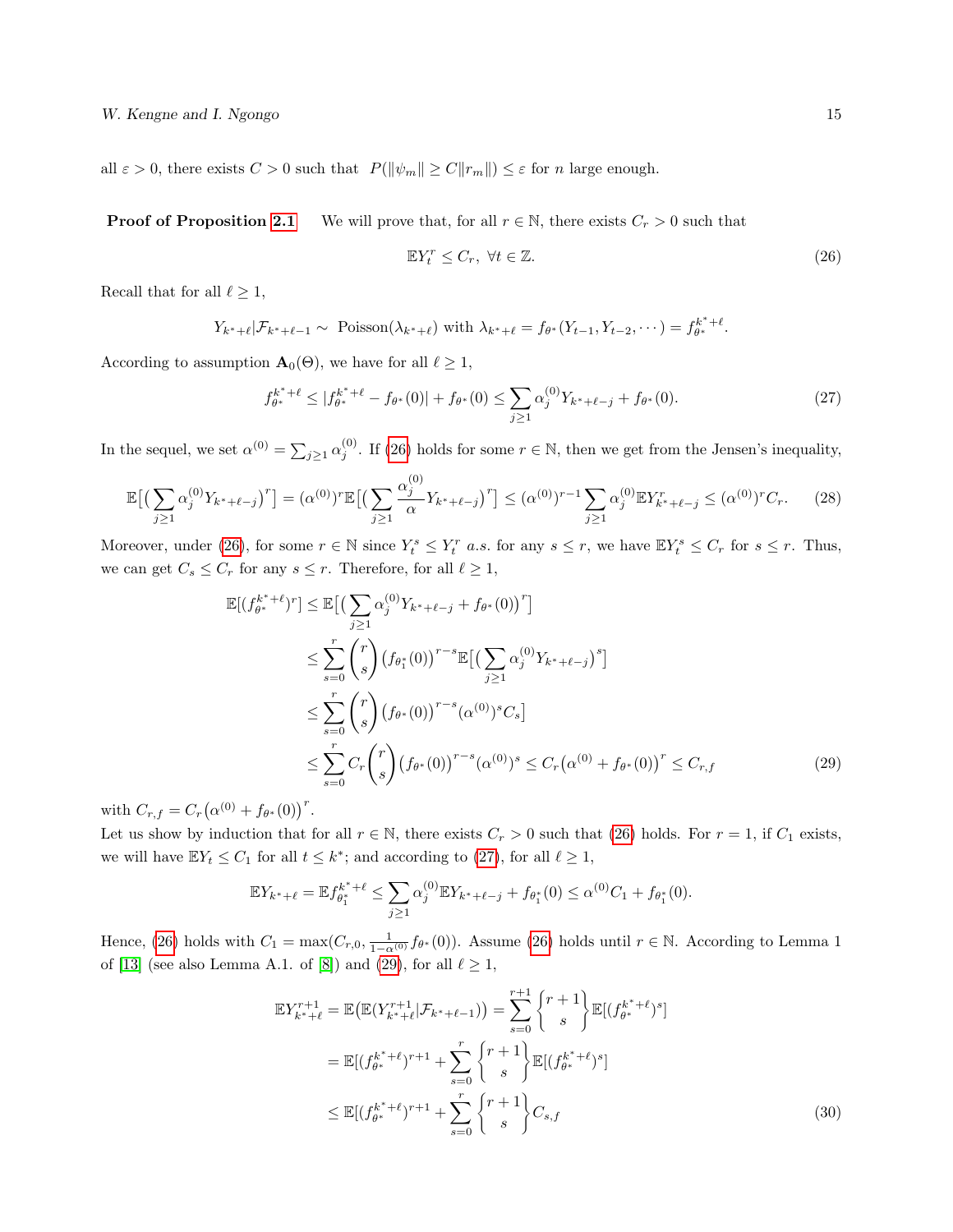where for all  $n, k \in \mathbb{N}_0$ ,  $\{n\}$  denotes the Stirling numbers of the second kind that satisfies the recurrence  $\{n\}\{n\} = \{n-1\} + k\{n-1\}$  with  $\{n\} = 1 \forall n \in \mathbb{N}_0$ ,  $\{n\} = 0 \forall n \in \mathbb{N}$  and  $\{n\} = 0$  if  $k > n$ . Hence, if  $C_{r+1}$  exists, it must satisfy  $C_{r+1} \geq \mathbb{E} Y_t^{r+1}$  for all  $t \leq k^*$ ; and according to [\(27\)](#page-14-1) and [\(28\)](#page-14-3), we have

$$
\mathbb{E}[(f_{\theta^*}^{k^*+\ell})^{r+1}] \leq \mathbb{E}\left[\left(\sum_{j\geq 1} \alpha_j^{(0)} Y_{k^*+\ell-j} + f_{\theta^*}(0)\right)^{r+1}\right]
$$
\n
$$
\leq \sum_{s=0}^{r+1} {r+1 \choose s} (f_{\theta^*}(0))^{r-s+1} \mathbb{E}\left[\left(\sum_{j\geq 1} \alpha_j^{(0)} Y_{k^*+\ell-j}\right)^s\right]
$$
\n
$$
\leq \mathbb{E}\left[\left(\sum_{j\geq 1} \alpha_j^{(0)} Y_{k^*+\ell-j}\right)^{r+1}\right] + \sum_{s=0}^r {r+1 \choose s} (f_{\theta^*}(0))^{r-s+1} \mathbb{E}\left[\left(\sum_{j\geq 1} \alpha_j^{(0)} Y_{k^*+\ell-j}\right)^s\right]
$$
\n
$$
\leq (\alpha^{(0)})^{r+1} C_{r+1} + \sum_{s=0}^r {r+1 \choose s} (f_{\theta^*}(0))^{r-s+1} (\alpha^{(0)})^s C_s
$$
\n
$$
\leq (\alpha^{(0)})^{r+1} C_{r+1} + C_r \sum_{s=0}^r {r+1 \choose s} (f_{\theta^*}(0))^{r-s+1} (\alpha^{(0)})^s
$$
\n
$$
\leq (\alpha^{(0)})^{r+1} C_{r+1} + C_r ((\alpha^{(0)} + f_{\theta^*}(0))^{r+1} - (\alpha^{(0)})^{r+1}).
$$

Hence, [\(30\)](#page-14-4) gives

$$
\mathbb{E}Y_{k^*+\ell}^{r+1} \leq (\alpha^{(0)})^{r+1}C_{r+1} + C_r((\alpha^{(0)} + f_{\theta^*}(0))^{r+1} - (\alpha^{(0)})^{r+1}) + \sum_{s=0}^r \begin{Bmatrix} r+1\\s \end{Bmatrix} C_{s,f}.
$$

Thus, [\(26\)](#page-14-0) holds with  $C_{r+1} = \max\left(C_{r,0}, \frac{C_r\left((\alpha^{(0)}+f_{\theta^*}(0))^{r+1}-(\alpha^{(0)})^{r+1}\right)+\sum_{s=0}^{r+1}\binom{r+1}{s}C_{s,f}}{1-(\alpha^{(0)})^{r+1}}\right)$  $\frac{1 - (\alpha^{(0)})^{r+1} + \sum_{s=0}^{r+1} \binom{r+1}{s} C_{s,f}}{1 - (\alpha^{(0)})^{r+1}}$ . This completes the proof of the Proposition.

As stated in the Introduction, the following approximation study to the stationary regime plays a key role in the proof Theorem [3.1](#page-5-0) and [3.2.](#page-6-0)

#### Approximation with stationary solutions after breakpoint

Under the Lipschitz-type  $\mathbf{A}_0(\Theta)$ , there exists (see [\[8,](#page-24-0) [9\]](#page-24-1)) a stationary solutions of the process after  $k^*$ ; that is, there exists a stationary process  $\tilde{Y} = (\tilde{Y}_t)_{t \in \mathbb{Z}}$  with finite moment of any order, satisfying :

$$
\tilde{Y}_t | \tilde{\mathcal{F}}_{t-1} \sim \text{ Poisson}(\tilde{\lambda}_t) \text{ with } \tilde{\lambda}_t = f_{\theta^*}(\tilde{Y}_{t-1}, \tilde{Y}_{t-2}, \cdots) \text{ for } t \in \mathbb{Z}
$$
\n(31)

where  $\tilde{\mathcal{F}}_t = \sigma(\tilde{Y}_s, s \leq t)$  is the  $\sigma$ -field generated by the whole past of  $\tilde{Y}$ . For  $T \subset \mathbb{N}$ , let us consider the conditional (log)-likelihood function (up to a constant) of this stationary regime computed on  $T$  :

<span id="page-15-2"></span>
$$
\tilde{L}(T,\theta) = \sum_{t \in T} (\tilde{Y}_t \log \tilde{\lambda}_t(\theta) - \tilde{\lambda}_t(\theta)) = \sum_{t \in T} \tilde{\ell}_t(\theta) \text{ with } \tilde{\ell}_t(\theta) = \tilde{Y}_t \log \tilde{\lambda}_t(\theta) - \tilde{\lambda}_t(\theta)
$$
\n(32)

where  $\tilde{\lambda}_t(\theta) = f_{\theta}(\tilde{Y}_{t-1}, \dots)$ ; we will use the notation

<span id="page-15-1"></span>
$$
\tilde{f}_{\theta}^{t} = f_{\theta}(\tilde{Y}_{t-1}, \ldots), \quad \text{for all} \quad t \in \mathbb{Z}.
$$
\n
$$
(33)
$$

<span id="page-15-0"></span>The following lemma provides an approximation of the process  $(Y_t)_{t\geq k^*}$  to the second stationary regime.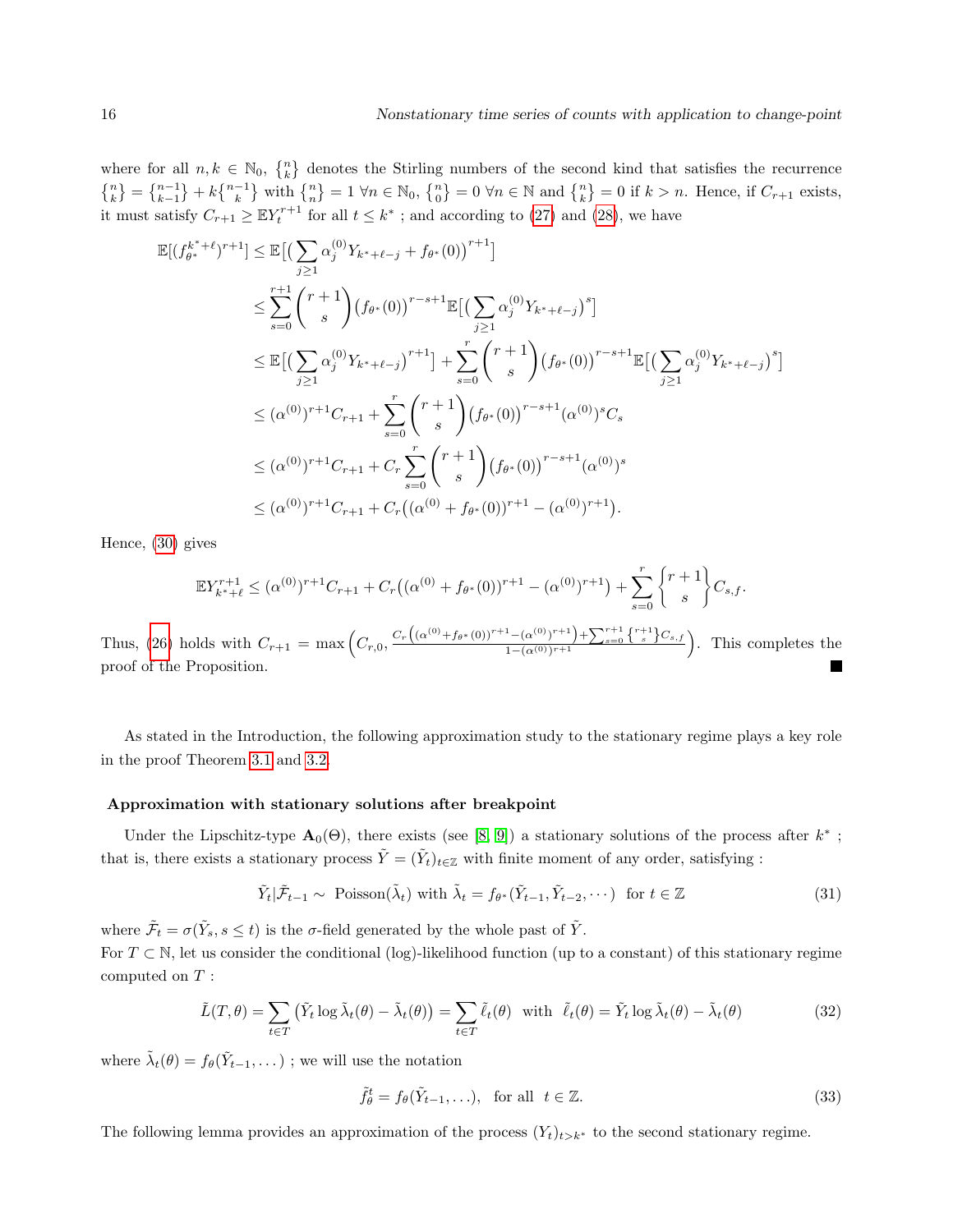W. Kengne and I. Ngongo 17

**Lemma 7.1** Consider the model [\(2\)](#page-1-0) and assume that the conditions of Theorem [3.1](#page-5-0) hold. There exists  $C > 0$ such that for all  $\ell \geq 1$ ,

<span id="page-16-2"></span>
$$
\mathbb{E}|Y_{k^*+\ell} - \tilde{Y}_{k^*+\ell}| \le C \Big( \inf_{1 \le p \le \ell} \left\{ (\alpha^{(0)})^{\ell/p} + \sum_{k \ge p} \alpha_k^{(0)} \right\} \Big) \tag{34}
$$

where  $\alpha^{(0)} = \sum_{k \geq 1} \alpha_k^{(0)}$  $\binom{0}{k}$ .

**Proof.** From the representation  $(4)$ , we can write (see also Remark 4.1 of [\[10\]](#page-24-2)),

$$
Y_{k^*+\ell} = N_{k^*+\ell}(\lambda_{k^*+\ell})
$$
 with  $\lambda_{k^*+\ell} = f_{\theta^*}^{k^*+\ell} = f_{\theta^*}(Y_{k^*+\ell-1},...)$ 

and

$$
\tilde{Y}_{k^*+\ell}=N_{k^*+\ell}(\tilde{\lambda}_{k^*+\ell})\text{ with }\tilde{\lambda}_{k^*+\ell}=f_{\theta^*}^{k^*+\ell}=\tilde{f}_{\theta^*}(\tilde{Y}_{k^*+\ell-1},\ldots).
$$

Hence, we have

$$
Y_{k^*+\ell} = F(Y_{k^*+\ell-1}, \ldots; N_{k^*+\ell})
$$
 and  $\tilde{Y}_{k^*+\ell} = F(\tilde{Y}_{k^*+\ell-1}, \ldots; N_{k^*+\ell})$ 

where

$$
F(y_1, y_2, \dots; N_{k^*+\ell}) = N_{k^*+\ell}(f_{\theta^*}(y_1, y_2, \dots))
$$
 for any  $y_k \in \mathbb{N}, k \ge 1$ .

Therefore,

$$
\mathbb{E}|Y_{k^*+\ell} - \tilde{Y}_{k^*+\ell}| = \mathbb{E}|F(Y_{k^*+\ell}, \dots; N_{k^*+\ell}) - F(\tilde{Y}_{k^*+\ell}, \dots; N_{k^*+\ell})|
$$
\n
$$
= \mathbb{E}|N_{k^*+\ell}(f_{\theta^*}^{k^*+\ell}) - N_{k^*+\ell}(f_{\theta^*}^{k^*+\ell})|
$$
\n
$$
= \mathbb{E}\left[\mathbb{E}[|N_{k^*+\ell}(f_{\theta^*}^{k^*+\ell}) - N_{k^*+\ell}(f_{\theta^*}^{k^*+\ell})| \mid \mathcal{F}_{k^*+\ell-1}, \tilde{\mathcal{F}}_{k^*+\ell-1}] \right]
$$
\n
$$
= \mathbb{E}|f_{\theta^*}^{k^*+\ell} - \tilde{f}_{\theta^*}^{k^*+\ell}|
$$
\n
$$
= \mathbb{E}|f_{\theta^*}(Y_{k^*+\ell-1}, \dots) - f_{\theta^*}(\tilde{Y}_{k^*+\ell-1}, \dots)|
$$
\n
$$
\leq \sum_{k \geq 1} \alpha_k^{(0)} \mathbb{E}|Y_{k^*+\ell-k} - \tilde{Y}_{k^*+\ell-k}|
$$
\n(35)

where the third equality holds since  $|N_{k^*+\ell}(f_{\theta^*}^{k^*+\ell}) - N_{k^*+\ell}(\tilde{f}_{\theta^*}^{k^*+\ell})| | \mathcal{F}_{k^*+\ell-1}, \tilde{\mathcal{F}}_{k^*+\ell-1}$  can also be considered as a number of events  $N_t$  that occur in the time interval  $[0, |f_{\theta^*}^{k^*+\ell} - \tilde{f}_{\theta^*}^{k^*+\ell}|].$ 

For all  $\ell \in \mathbb{Z}$ , set  $u_{\ell} := \mathbb{E}|Y_{k^*+\ell} - \tilde{Y}_{k^*+\ell}|$ . According to Proposition [2.1,](#page-3-0) we can find a constant  $C_1 > 0$ satisfying  $\mathbb{E}Y_t \leq C_1$  for all  $t \in \mathbb{Z}$ . Hence, since the process  $\tilde{Y}$  is stationary, we have for any  $\ell \in \mathbb{Z}$ ,  $u_{\ell} \leq$  $\mathbb{E} Y_{k^*+\ell} + \mathbb{E} \tilde{Y}_{k^*+\ell} \leq C_1 + \mathbb{E} \tilde{Y}_0$ . Set  $C = C_1 + \mathbb{E} \tilde{Y}_0$ . Let us show by induction on  $\ell$  that for any  $\ell \in \mathbb{N}$ ,

<span id="page-16-1"></span><span id="page-16-0"></span>
$$
u_{\ell} \le C \Big( \inf_{1 \le p \le \ell} \left\{ (\alpha^{(0)})^{\ell/p} + \frac{1}{1 - \alpha^{(0)}} \sum_{k \ge p} \alpha_k^{(0)} \right\} \Big). \tag{36}
$$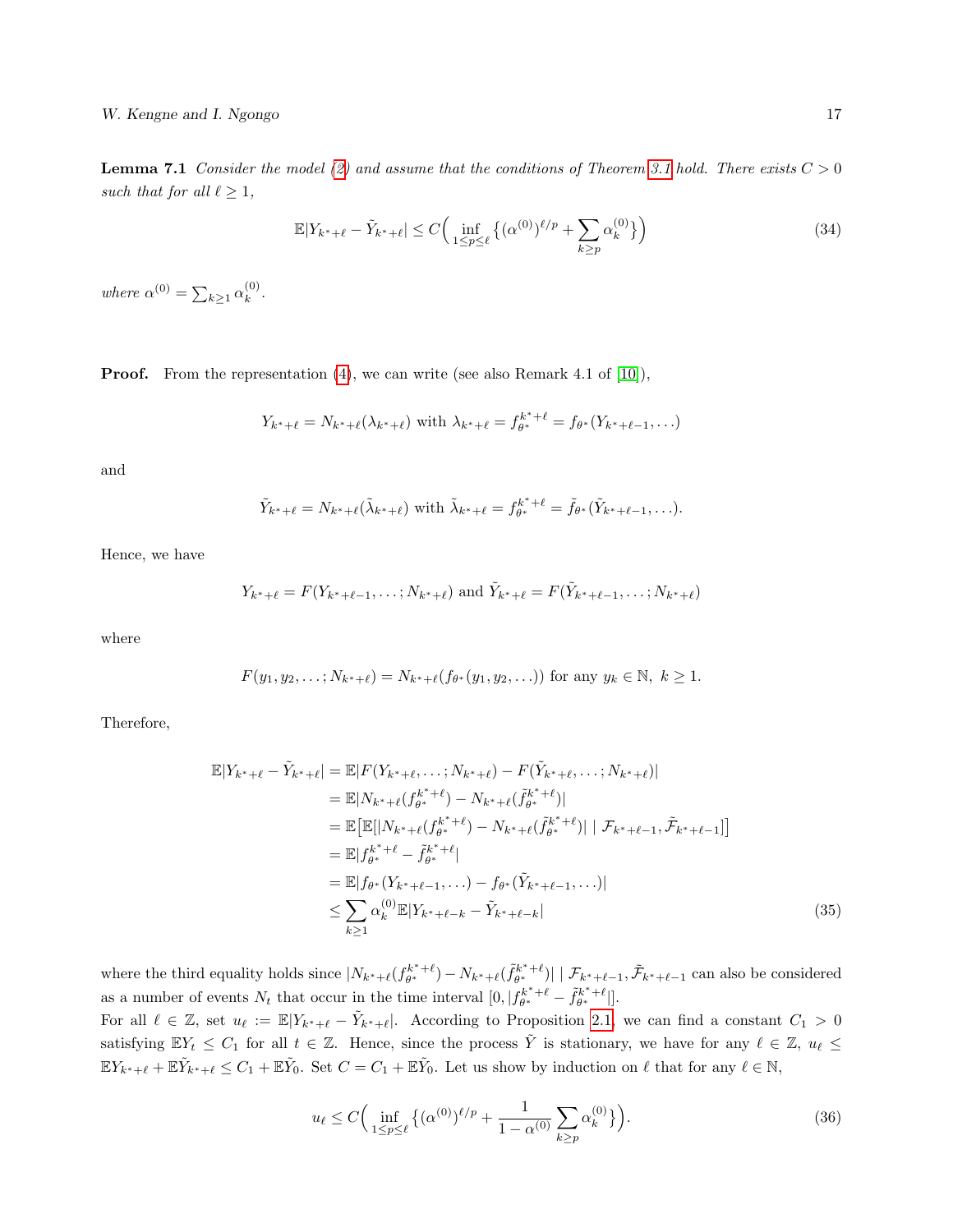For  $\ell = 1$ , [\(36\)](#page-16-0) holds according to [\(35\)](#page-16-1). Assume that (36) holds until  $\ell$ . Let  $1 \le p \le \ell + 1$ . From (35), we have

$$
u_{\ell+1} \leq \sum_{k=1}^{p-1} \alpha_k^{(0)} u_{\ell-k+1} + \sum_{k \geq p} \alpha_k^{(0)} u_{\ell-k+1}
$$
  
\n
$$
\leq C \sum_{k=1}^{p-1} \alpha_k^{(0)} \big( (\alpha^{(0)})^{(\ell-k+1)/p} + \frac{1}{1 - \alpha^{(0)}} \sum_{i \geq p} \alpha_i^{(0)} \big) + C \sum_{k \geq p} \alpha_k^{(0)}
$$
  
\n
$$
\leq C \sum_{k=1}^{p-1} \alpha_k^{(0)} (\alpha^{(0)})^{(\ell-k+1)/p} + C \frac{\alpha^{(0)}}{1 - \alpha^{(0)}} \sum_{i \geq p} \alpha_i^{(0)} + C \sum_{k \geq p} \alpha_k^{(0)}
$$
  
\n
$$
\leq C (\alpha^{(0)})^{(\ell-(p-1)+1)/p} \alpha^{(0)} + C \frac{1}{1 - \alpha^{(0)}} \sum_{k \geq p} \alpha_k^{(0)}
$$
  
\n
$$
\leq C \Big( (\alpha^{(0)})^{(\ell+1)/p} + \frac{1}{1 - \alpha^{(0)}} \sum_{k \geq p} \alpha_k^{(0)} \Big)
$$

Therefore [\(36\)](#page-16-0) holds for  $\ell + 1$ . Thus, [\(34\)](#page-16-2) holds. Note that, in the inequality [\(37\)](#page-17-0), we have applied

$$
u_{\ell-k+1} \le C\big( (\alpha^{(0)})^{(\ell-k+1)/p} + \frac{1}{1 - \alpha^{(0)}} \sum_{i \ge p} \alpha_i^{(0)} \big)
$$

even when  $p \geq \ell - k + 1$ . Indeed, we have in this case

$$
u_{\ell-k+1} \le C \sum_{i\ge 1} \alpha_i^{(0)} \le C\alpha^{(0)} \le C(\alpha^{(0)})^{(\ell-k+1)/p}.
$$

| Proof of Theorem 3.1 | Let us prove that |  |
|----------------------|-------------------|--|
|----------------------|-------------------|--|

<span id="page-17-1"></span>
$$
\frac{1}{n} \left\| \widehat{L}\left(T_{k^*+1,k^*+n},\theta\right) - \widetilde{L}\left(T_{k^*+1,k^*+n},\theta\right) \right\|_{\Theta} \xrightarrow[n \to \infty]{\text{a.s.}} 0. \tag{38}
$$

<span id="page-17-0"></span>H

Indeed, consider the function  $\tilde{\mathcal{L}} : \theta \mapsto \mathbb{E} \tilde{\ell}_0(\theta)$ ; where  $\tilde{\ell}_0$  is defined in [\(32\)](#page-15-2). From the proof of Theorem 3.1 of [\[10\]](#page-24-2), we have  $\mathbb{E}\bigl(\sup_{\theta \in \Theta} \lvert \tilde{\ell}_0(\theta) \rvert$  $) < \infty$ ,

$$
\left\|\frac{1}{n}\tilde{L}\big(T_{k^*+1,k^*+n},\theta\big)-\tilde{\mathcal{L}}(\theta)\right\|_{\Theta}\xrightarrow[m\to\infty]{a.s.}0,
$$

and that the function  $\tilde{\mathcal{L}}$  has a unique maximum at  $\theta^*$ . If [\(38\)](#page-17-1) holds, we will get

$$
\left\|\frac{1}{n}\widehat{L}(T_{k^*+1,k^*+n},\theta)-\widetilde{\mathcal{L}}(\theta)\right\|_{\Theta}\xrightarrow[m\to\infty]{a.s.}0;
$$

and standard arguments can be used to conclude that  $\widehat{\theta}(T_{k^*+1,k^*+n}) \xrightarrow[n \to \infty]{a.s.} \theta^*$ . Thus, to complete the proof of the Theorem, it suffices to prove [\(38\)](#page-17-1).

In the sequel, C denotes a positive constant whom value may differ from an inequality to another. We have

$$
\frac{1}{n} \|\widehat{L}(T_{k^*+1,k^*+n},\theta) - \widetilde{L}(T_{k^*+1,k^*+n},\theta)\|_{\Theta} \le \frac{1}{n} \sum_{t \in T_{k^*+1,k^*+n}} \|\widehat{l_t}(\theta) - \widetilde{l}_t(\theta)\|_{\Theta}
$$
  

$$
\le \frac{1}{n} \sum_{t=1}^n \|\widehat{l}_{k^*+t}(\theta) - \widetilde{l}_{k^*+t}(\theta)\|_{\Theta}.
$$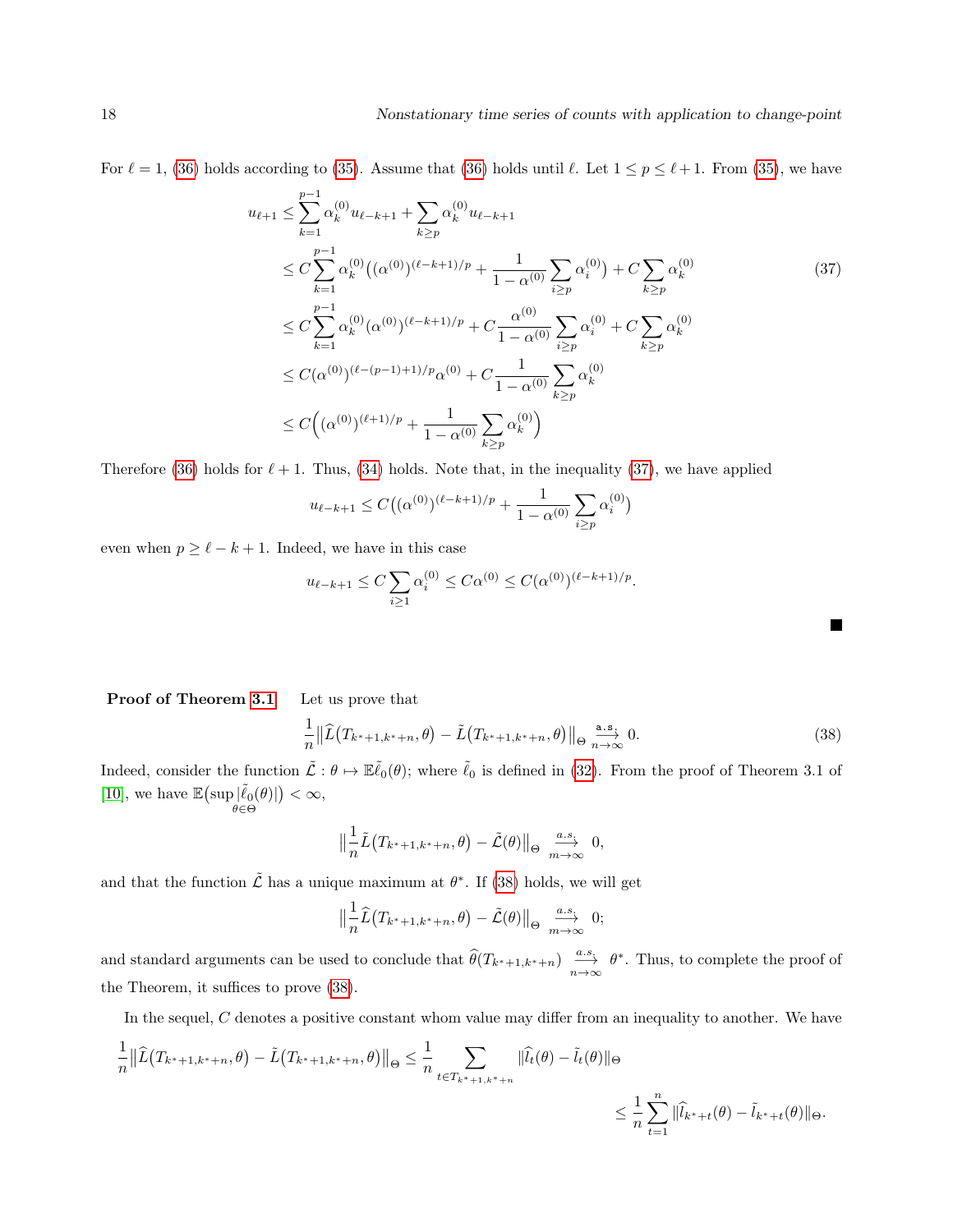Let  $0 < r < 1$ . According to Kounias and Weng (1969), it suffices to show that

<span id="page-18-1"></span>
$$
\sum_{\ell \ge 1} \left(\frac{1}{\ell}\right)^r \mathbb{E}\left[\|\widehat{l}_{k^*+\ell}(\theta) - \widetilde{l}_{k^*+\ell}(\theta)\|_{\Theta}^r\right] < \infty. \tag{39}
$$

By using the inequality  $|a_1b_1 - a_2b_2| \le |a_1||b_1 - b_2| + |b_2||a_1 - a_2| \ \forall a_1, a_2, b_1, b_2 \in \mathbb{R}$ , we get for all  $\ell \in \mathbb{N}$  and  $\theta \in \Theta$ ,

$$
\begin{split} |\hat{l}_{k^*+\ell}(\theta) - \tilde{l}_{k^*+\ell}(\theta)| &= |Y_{k^*+\ell} \log f_{\theta}^{k^*+\ell} - f_{\theta}^{k^*+\ell} - \tilde{Y}_{k^*+\ell} \log \tilde{f}_{\theta}^{k^*+\ell} + \tilde{f}_{\theta}^{k^*+\ell}| \\ &\le |Y_{k^*+\ell} \log f_{\theta}^{k^*+\ell} - \tilde{Y}_{k^*+\ell} \log \tilde{f}_{\theta}^{k^*+\ell}| + |f_{\theta}^{k^*+\ell} - \tilde{f}_{\theta}^{k^*+\ell}| \\ &\le Y_{k^*+\ell} |\log f_{\theta}^{k^*+\ell} - \log \tilde{f}_{\theta}^{k^*+\ell}| + |\log \tilde{f}_{\theta}^{k^*+\ell}| |Y_{k^*+\ell} - \tilde{Y}_{k^*+\ell}| + |f_{\theta}^{k^*+\ell} - \tilde{f}_{\theta}^{k^*+\ell}| \end{split}
$$

By applying the mean value theorem at the function  $x \mapsto \log x$  on  $[c, +\infty]$ , we get  $|\log f_{\theta}^{k^*+\ell} - \log \tilde{f}_{\theta}^{k^*+\ell}| \leq$  $\frac{1}{c} |f_{\theta}^{k^*+\ell} - \tilde{f}_{\theta}^{k^*+\ell}|$ . Moreover, from the inequality  $|\log x| \leq |x-1|, \forall x \geq 1$ , we have  $|\log \tilde{f}_{\theta}^{k^*+\ell}| = |\log \frac{\tilde{f}_{\theta}^{k^*+\ell}}{c} +$  $\log \underline{c} \leq |\frac{\tilde{f}_{\theta}^{k^*+\ell}}{\underline{c}}-1| + |\log \underline{c}|.$  Hence,

$$
\|\widehat{l}_{k^*+\ell}(\theta) - \widetilde{l}_{k^*+\ell}(\theta)\|_{\Theta} \le C\big(1 + Y_{k^*+\ell} + \|\widetilde{f}_{\theta}^{k^*+\ell}\|_{\Theta}\big)\big(|Y_{k^*+\ell} - \widetilde{Y}_{k^*+\ell}| + \|f_{\theta}^{k^*+\ell} - \widetilde{f}_{\theta}^{k^*+\ell}\|_{\Theta}\big),
$$

and from the Hölder's inequality, we get

.

$$
\mathbb{E}\|\widehat{l}_{k^*+\ell}(\theta)-\widetilde{l}_{k^*+\ell}(\theta)\|_{\Theta}^r\leq C\big(\mathbb{E}\big[1+Y_{k^*+\ell}+\|\widetilde{f}_{\theta}^{k^*+\ell}\|_{\Theta}\big]^{\frac{r}{1-r}}\big)^{1-r}\big(\mathbb{E}[|Y_{k^*+\ell}-\widetilde{Y}_{k^*+\ell}|+\|f_{\theta}^{k^*+\ell}-\widetilde{f}_{\theta}^{k^*+\ell}\|_{\Theta}\big]\big)^r.
$$

From Proposition [2.1,](#page-3-0) and arguments of its proof, for all  $s > 0$ , we can find a constant  $C > 0$  such that  $\mathbb{E} Y_{k^*+\ell}^s \leq C$  and  $\mathbb{E} \|\tilde{f}_{\theta}^{k^*+\ell}\|_{\Theta}^s \leq C$ . Therefore,

<span id="page-18-0"></span>
$$
\mathbb{E} \|\hat{l}_{k^*+\ell}(\theta) - \tilde{l}_{k^*+\ell}(\theta)\|_{\Theta}^r \le C \big(\mathbb{E}|Y_{k^*+\ell} - \tilde{Y}_{k^*+\ell}| + \mathbb{E}\|f_{\theta}^{k^*+\ell} - \tilde{f}_{\theta}^{k^*+\ell}\|_{\Theta}\big)^r. \tag{40}
$$

According to assumption  $\mathbf{A}_{0}(\Theta)$  and [\(34\)](#page-16-2), we get

$$
\mathbb{E}||f_{\theta}^{k^*+\ell} - \tilde{f}_{\theta}^{k^*+\ell}||_{\Theta} \leq \sum_{j\geq 1} \alpha_j^{(0)} \mathbb{E}|Y_{k^*+\ell-j} - \tilde{Y}_{k^*+\ell-j}| \leq \sum_{j=1}^{\ell/2-1} \alpha_j^{(0)} \mathbb{E}|Y_{k^*+\ell-j} - \tilde{Y}_{k^*+\ell-j}| + C \sum_{j\geq \ell/2} \alpha_j^{(0)}
$$
  

$$
\leq C \sum_{j=1}^{\ell/2-1} \alpha_j^{(0)} \Big( \inf_{1 \leq p \leq \ell-j} \left\{ (\alpha^{(0)})^{(\ell-j)/p} + \sum_{i\geq p} \alpha_i^{(0)} \right\} \Big) + C \sum_{j\geq \ell/2} \alpha_j^{(0)}
$$
  

$$
\leq C \Big( \inf_{1 \leq p \leq \ell/2} \left\{ (\alpha^{(0)})^{\ell/(2p)} + \sum_{i\geq p} \alpha_i^{(0)} \right\} + C \sum_{j\geq \ell/2} \alpha_j^{(0)} \Big).
$$

Thus, [\(40\)](#page-18-0) and [\(34\)](#page-16-2) imply

$$
\mathbb{E} \|\widehat{l}_{k^*+\ell}(\theta) - \widetilde{l}_{k^*+\ell}(\theta)\|_{\Theta}^r \le C \Big( \inf_{1 \le p \le \ell} \left\{ (\alpha^{(0)})^{\ell/p} + \sum_{j \ge p} \alpha_j^{(0)} \right\} + \inf_{1 \le p \le \ell/2} \left\{ (\alpha^{(0)})^{\ell/(2p)} + \sum_{j \ge p} \alpha_j^{(0)} \right\} + \sum_{j \ge \ell/2} \alpha_j^{(0)} \Big)^r
$$
  

$$
\le C \Big( \inf_{1 \le p \le \ell/2} \left\{ (\alpha^{(0)})^{\ell/(2p)} + \sum_{j \ge p} \alpha_j^{(0)} \right\} + \sum_{j \ge \ell/2} \alpha_j^{(0)} \Big)^r
$$
  

$$
\le C \Big( (\alpha^{(0)})^{\ell/(2p_{\ell})} + \sum_{j \ge p_{\ell}} \alpha_j^{(0)} \Big)^r \le C \Big( (\alpha^{(0)})^{\ell/(2rp_{\ell})} + \Big( \sum_{j \ge p_{\ell}} \alpha_j^{(0)} \Big)^r \Big)
$$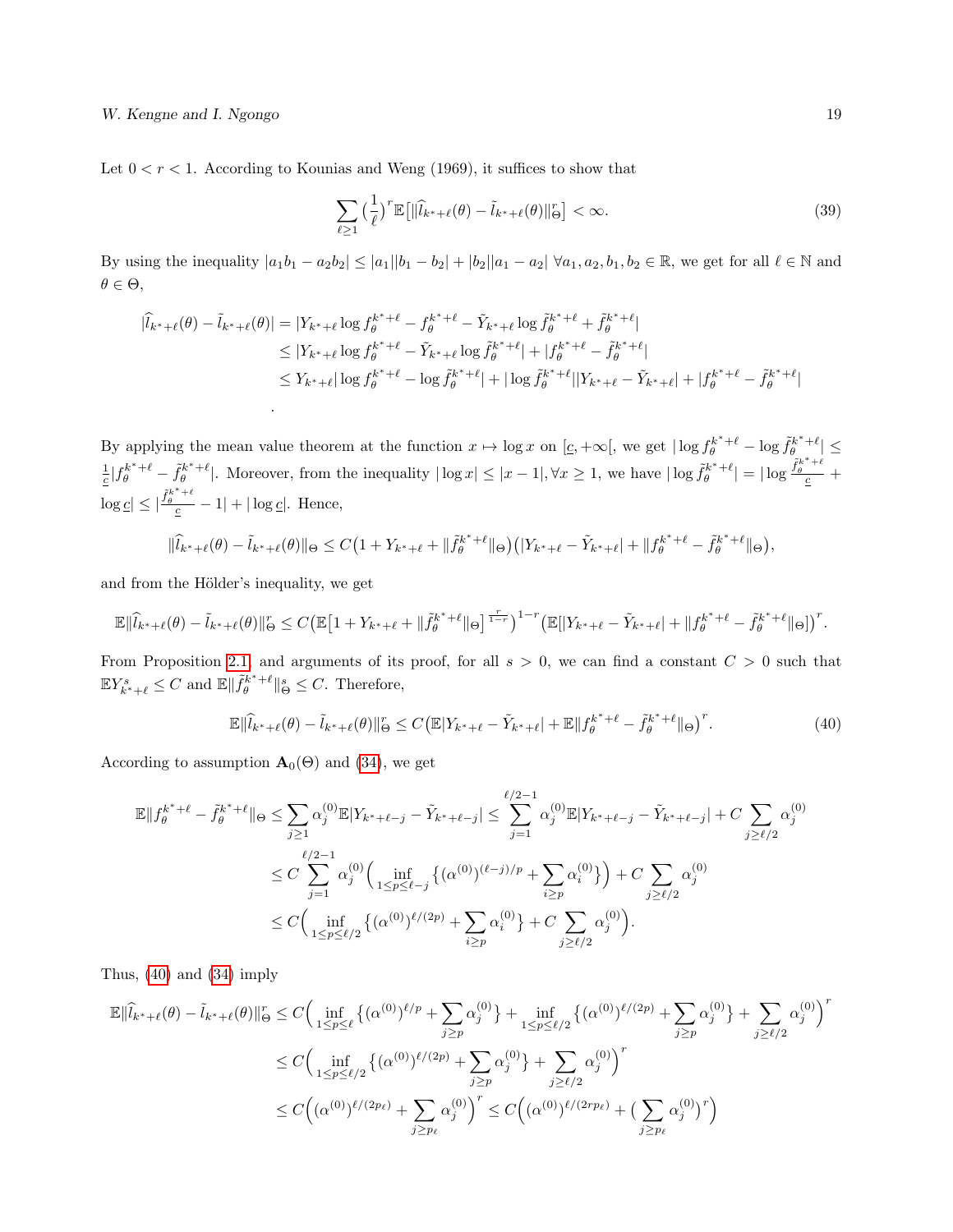with  $p_\ell = \ell / \log \ell$ . Hence,

$$
\sum_{\ell \geq 1} \left(\frac{1}{\ell}\right)^r \mathbb{E}\left[\|\widehat{l}_{k^*+\ell}(\theta) - \widetilde{l}_{k^*+\ell}(\theta)\|_{\Theta}^r\right] \leq C \sum_{\ell \geq 1} \left(\frac{1}{\ell}\right)^r \left((\alpha^{(0)})^{\ell/(2rp_{\ell})} + \left(\sum_{j \geq p_{\ell}} \alpha_j^{(0)}\right)^r\right)
$$
  
\n
$$
\leq C \sum_{\ell \geq 1} \frac{1}{\ell^r} (\alpha^{(0)})^{\frac{\log \ell}{2r}} + C \sum_{\ell \geq 1} \frac{1}{\ell^r} \left(\sum_{j \geq \ell/\log \ell} \alpha_j^{(0)}\right)^r
$$
  
\n
$$
\leq C \sum_{\ell \geq 1} \frac{1}{\ell^{r - \frac{\log \alpha^{(0)}}{2r}} + C \sum_{\ell \geq 1} \frac{1}{\ell^r} \left(\frac{1}{\left(\frac{\ell}{\log \ell}\right)^{\gamma - 1}}\right)^r
$$
  
\n
$$
\leq C \sum_{\ell \geq 1} \frac{1}{\ell^{r - \frac{\log \alpha^{(0)}}{2r}} + C \sum_{\ell \geq 1} \frac{(\log \ell)^{r(\gamma - 1)}}{\ell^{r\gamma}} \tag{41}
$$

If  $\log \alpha^{(0)} \leq -\frac{1}{2}$ , then  $r - \frac{\log \alpha^{(0)}}{2r} > r + \frac{1}{4r}$  and we can choose for instance  $r \in [3/4, 1)$  which ensures that each of the sum on the right-hand side of [\(41\)](#page-19-0) is finite (recall that,  $\gamma > 3/2$  by assumption). On the other hand, if log  $\alpha^{(0)} > -\frac{1}{2}$ , then  $0 < 1 + 2\log \alpha^{(0)} < 1$ , and any  $r \in \left[\max(\frac{3}{4}, \frac{1+\sqrt{1+2\log \alpha^{(0)}}}{2}\right)]$  $\frac{2 \log \alpha^{(2)}}{2}$ , 1) ensure that the sums on the right-hand side of [\(41\)](#page-19-0) are finite. Thus, one can find  $r \in (0,1)$  such that [\(39\)](#page-18-1) holds; which achieves the proof of [\(38\)](#page-17-1) and completes the proof of the Theorem.

**Proof of Theorem [3.2](#page-6-0)** For any  $1 \leq i \leq d$ , from the Taylor expansion to the function  $\frac{\partial}{\partial \theta_i} \widehat{L}_n(T_{k^*+1,k^*+n},\theta)$ , there exists  $\theta_{n,i}$  between  $\widehat{\theta}(T_{k^*+1,k^*+n})$  and  $\theta^*$  such that

$$
\frac{\partial}{\partial \theta_i} \widehat{L}_n(T_{k^*+1,k^*+n},\widehat{\theta}(T_{k^*+1,k^*+n})) = \frac{\partial}{\partial \theta_i} \widehat{L}_n(T_{k^*+1,k^*+n},\theta^*) + \frac{\partial^2}{\partial \theta \partial \theta_i} \widehat{L}_n(T_{k^*+1,k^*+n},\theta_{n,i}) \cdot (\widehat{\theta}(T_{k^*+1,k^*+n}) - \theta^*).
$$

Hence,

<span id="page-19-1"></span>
$$
n\widehat{G}_n \cdot (\widehat{\theta}(T_{k^*+1,k^*+n}) - \theta^*) = \frac{\partial}{\partial \theta} \widehat{L}_n(T_{k^*+1,k^*+n},\theta^*) - \frac{\partial}{\partial \theta} \widehat{L}_n(T_{k^*+1,k^*+n},\widehat{\theta}(T_{k^*+1,k^*+n})),\tag{42}
$$

with

$$
\widehat{G}_n = -\frac{1}{n} \left( \frac{\partial^2}{\partial \theta \partial \theta_i} \widehat{L}_n(T_{k^*+1,k^*+n}, \theta_{n,i}) \right)_{1 \le i \le d}
$$

 $\widehat{\theta}(T_{k^*+1,k^*+n}) \longrightarrow \theta^*$  and  $\theta^* \in \mathring{\Theta}$ , for *n* large enough,  $\widehat{\theta}(T_{k^*+1,k^*+n}) \in \mathring{\Theta}$  and  $\frac{\partial}{\partial \theta}\widehat{L}_n(T_{k^*+1,k^*+n}, \widehat{\theta}(T_{k^*+1,k^*+n})) =$ 0. Therefor, [\(42\)](#page-19-1) gives

<span id="page-19-5"></span>
$$
n\widehat{G}_n \cdot (\widehat{\theta}(T_{k^*+1,k^*+n}) - \theta^*) = \frac{\partial}{\partial \theta} \widehat{L}_n(T_{k^*+1,k^*+n},\theta^*).
$$
\n(43)

.

By going along similar lines as in proof of [\(38\)](#page-17-1), we get

<span id="page-19-2"></span>
$$
\frac{1}{n} \left\| \frac{\partial^2}{\partial \theta \partial \theta'} \widehat{L}(T_{k^*+1,k^*+n}, \theta) - \frac{\partial^2}{\partial \theta \partial \theta'} \widetilde{L}(T_{k^*+1,k^*+n}, \theta) \right\|_{\Theta} \xrightarrow[n \to \infty]{\text{a.s.}} 0; \tag{44}
$$

<span id="page-19-3"></span>
$$
\frac{1}{n} \Big\| \sum_{t=1}^{n} \frac{1}{\hat{f}_{\theta}^{t}} \Big( \frac{\partial}{\partial \theta} \hat{f}_{\theta}^{t} \Big) \Big( \frac{\partial}{\partial \theta} \hat{f}_{\theta}^{t} \Big)' - \sum_{t=1}^{n} \frac{1}{\tilde{f}_{\theta}^{t}} \Big( \frac{\partial}{\partial \theta} \tilde{f}_{\theta}^{t} \Big) \Big( \frac{\partial}{\partial \theta} \tilde{f}_{\theta}^{t} \Big)' \Big\|_{\Theta} \xrightarrow{n \to \infty} 0; \tag{45}
$$

<span id="page-19-6"></span>
$$
\mathbb{E}\Big(\frac{1}{\sqrt{n}}\Big\|\frac{\partial}{\partial\theta}\widehat{L}\big(T_{k^*+1,k^*+n},\theta\big)-\frac{\partial}{\partial\theta}\widehat{L}\big(T_{k^*+1,k^*+n},\theta\big)\Big\|_{\Theta}\Big)\overset{\text{a.s.}}{\underset{n\to\infty}{\longrightarrow}}0;\tag{46}
$$

From Lemma 7.2 and the proof of Theorem 3.2 of [\[10\]](#page-24-2), it follows that :

<span id="page-19-4"></span>
$$
\frac{1}{n} \left\| \frac{\partial^2}{\partial \theta \partial \theta'} \tilde{L} \left( T_{k^*+1, k^*+n}, \theta \right) - \mathbb{E} \left( \frac{\partial^2}{\partial \theta \partial \theta'} \tilde{\ell}_0(\theta) \right) \right\|_{\Theta} \xrightarrow[n \to \infty]{} 0; \tag{47}
$$

<span id="page-19-0"></span> $\overline{\phantom{0}}$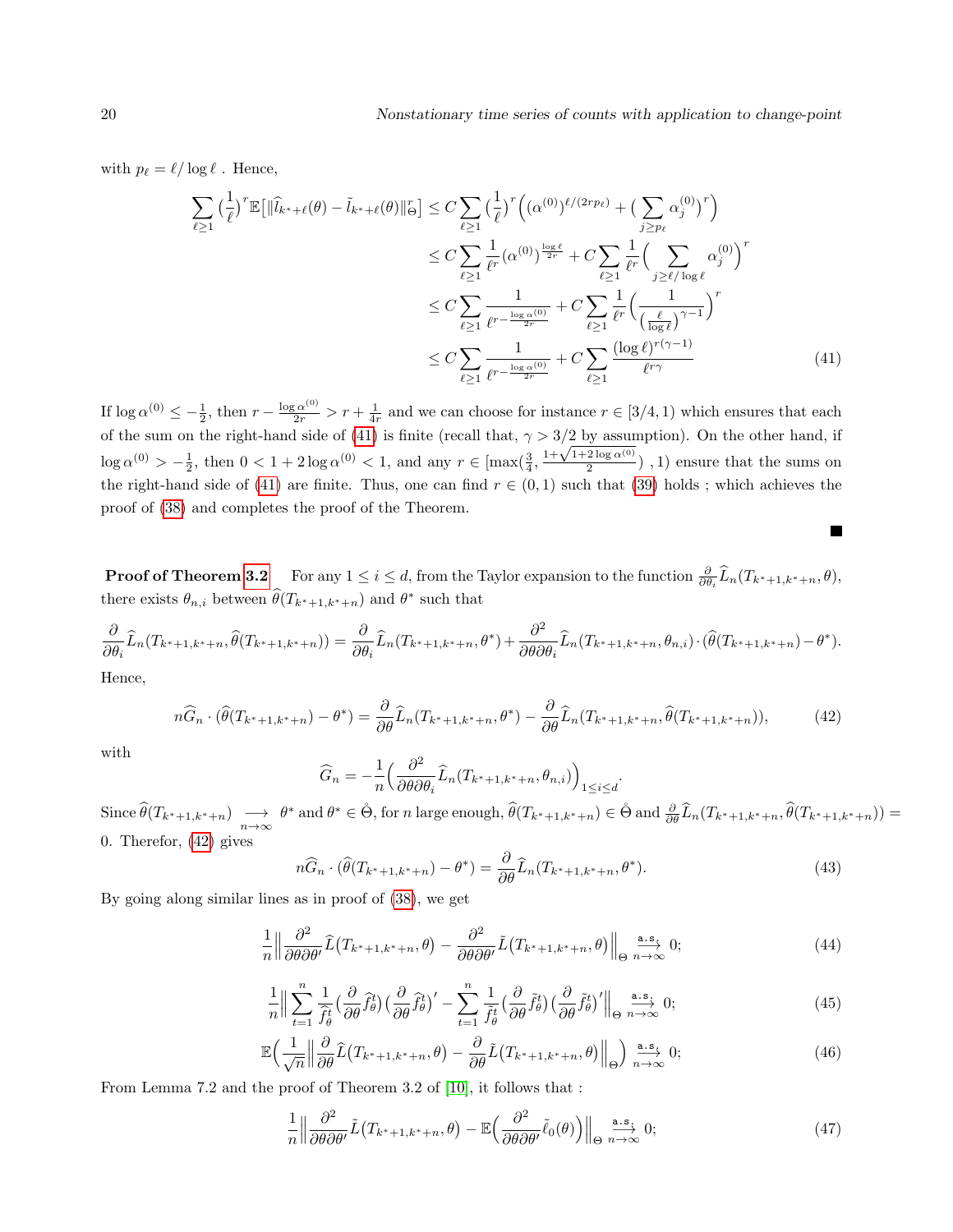W. Kengne and I. Ngongo 21

<span id="page-20-0"></span>
$$
\Big\| \sum_{t=1}^{n} \frac{1}{\tilde{f}_{\theta}^{t}} \Big( \frac{\partial}{\partial \theta} \tilde{f}_{\theta}^{t} \Big) \Big( \frac{\partial}{\partial \theta} \tilde{f}_{\theta}^{t} \Big)' - \mathbb{E} \Big( \frac{1}{\tilde{f}_{\theta}^{0}} \Big( \frac{\partial}{\partial \theta} \tilde{f}_{\theta}^{0} \Big) \Big( \frac{\partial}{\partial \theta} \tilde{f}_{\theta}^{0} \Big)' \Big) \Big\|_{\Theta} \xrightarrow[n \to \infty]{\text{a.s.}} 0; \tag{48}
$$

<span id="page-20-1"></span>
$$
\mathbb{E}\Big(\frac{1}{\tilde{f}_{\theta^*}^0}\big(\frac{\partial}{\partial\theta}\tilde{f}_{\theta^*}^0\big)\big(\frac{\partial}{\partial\theta}\tilde{f}_{\theta^*}^0\big)'\Big) = -\mathbb{E}\Big(\frac{\partial^2}{\partial\theta\partial\theta'}\tilde{\ell}_0(\theta^*)\Big) = \widetilde{\Sigma};\tag{49}
$$

<span id="page-20-2"></span>
$$
\frac{1}{\sqrt{n}} \frac{\partial}{\partial \theta} \tilde{L} \left( T_{k^*+1, k^*+n}, \theta^* \right) = \frac{1}{\sqrt{n}} \sum_{t=k^*+1}^{k^*+n} \frac{\partial}{\partial \theta} \ell_t(\theta^*) \xrightarrow[n \to +\infty]{} \mathcal{N}(0, \tilde{\Sigma}). \tag{50}
$$

According to Theorem [3.1,](#page-5-0) [\(44\)](#page-19-2), [\(45\)](#page-19-3), [\(47\)](#page-19-4), [\(48\)](#page-20-0) and [\(49\)](#page-20-1), we get  $\widehat{G}_n \stackrel{\text{a.s.}}{\underset{n\to\infty}{\longrightarrow}} \widetilde{\Sigma}$  and also  $\widehat{\Sigma}_n \stackrel{\text{a.s.}}{\underset{n\to\infty}{\longrightarrow}} \widetilde{\Sigma}$ . Hence, for n large enough,  $G_n$  is invertible, therefore in addition to [\(43\)](#page-19-5), [\(46\)](#page-19-6) and [\(50\)](#page-20-2) it holds that

$$
\sqrt{n}(\widehat{\theta}(T_{k^*+1,k^*+n}) - \theta^*) = \frac{1}{\sqrt{n}} \widehat{G}_n^{-1} \frac{\partial}{\partial \theta} \widehat{L}_n(T_{k^*+1,k^*+n}, \theta^*) = \frac{1}{\sqrt{n}} \widetilde{\Sigma}^{-1} \frac{\partial}{\partial \theta} \widetilde{L}_n(T_{k^*+1,k^*+n}, \theta^*) + o_P(1)
$$

$$
\xrightarrow[n \to +\infty]{\mathcal{D}} \mathcal{N}(0, \widetilde{\Sigma}^{-1}).
$$

Let  $k > m$  and  $T_{1,m} = \{1, \dots, m\}$ ,  $T_{\ell,k} = \{\ell, \ell+1, \dots, k\}$  with  $\ell \in \Pi_{m,k} = \{m - v_m, v_m + 1, \dots, k - v_m\}$ , define  $k - \ell$ 

<span id="page-20-3"></span>
$$
C_{k,\ell} := \sqrt{m} \, \frac{k-\ell}{k} \big\| \Sigma^{-1/2} \cdot \big(\widehat{\theta}(T_{\ell,k}) - \widehat{\theta}(T_{1,m})\big) \big\|,
$$

with  $\widehat{\theta}$  defined in [\(14\)](#page-5-2).

**Lemma 7.2** Under the assumptions of Theorem  $4.1$ ,

$$
\sup_{k>m} \max_{\ell \in \Pi_{m,k}} \frac{1}{b((k-\ell)/m)} |\widehat{C}_{k,\ell} - C_{k,\ell}| = o_P(1) \text{ as } n \to \infty.
$$

**Proof.** For any  $m \geq 1$ , we have

$$
\sup_{k>m}\max_{\ell\in\Pi_{m,k}}\;\frac{1}{b((k-\ell)/m)}\big|\widehat{C}_{k,\ell}-C_{k,\ell}\big|\leq \frac{1}{\inf_{s>0}b(s)}\,\sup_{k>m}\;\max_{\ell\in\Pi_{m,k}}\;\big|\widehat{C}_{k,\ell}-C_{k,\ell}\big|.
$$

Therefore, similar arguments as in the proof of Lemma 7.3 of [\[10\]](#page-24-2) leads to conclusion.

#### Proof of Theorem [4.1](#page-8-0)

Recall that

$$
P\{\tau(m) < \infty\} = P\Big\{\sup_{m < k \leq [Tm]+1} \max_{\ell \in \Pi_{m,k}} \frac{\widehat{C}_{k,\ell}}{b((k-\ell)/m)} > 1\Big\}
$$

Hence, it suffices to show that

$$
\sup_{m < k \leq [Tm]+1} \max_{\ell \in \Pi_{m,k}} \frac{1}{b((k-\ell)/m)} \widehat{C}_{k,\ell} \xrightarrow[m \to +\infty]{} \sup_{1 < t \leq T} \sup_{1 < s < t} \frac{\|W_d(s) - sW_d(1))\|}{t \ b(s)}.\tag{51}
$$

П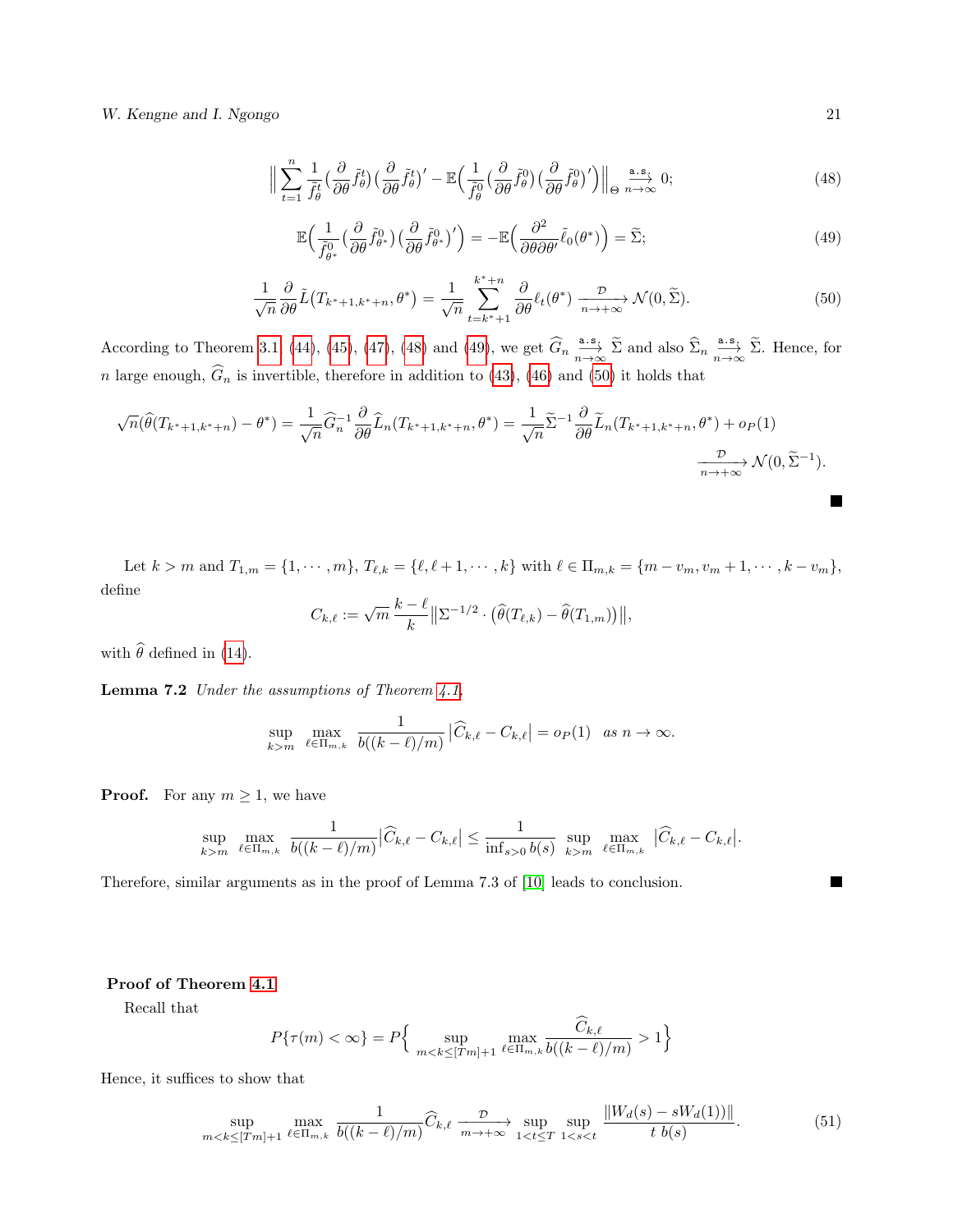According to Lemma [7.2,](#page-20-3) it is enough to show that

$$
\sup_{m < k \leq [Tm]+1} \max_{\ell \in \Pi_{m,k}} \frac{1}{b((k-\ell)/m)} C_{k,\ell} \xrightarrow[m \to +\infty]{} \sup_{1 < t \leq T} \sup_{1 < s < t} \frac{\|W_d(s) - sW_d(1))\|}{t \ b(s)}.\tag{52}
$$

Let  $k > m$  and  $\ell \in \Pi_{m,k}$ . From the proof of Theorem 4.1 of [\[10\]](#page-24-2), it holds that, as  $m \to \infty$ 

$$
\Sigma(\widehat{\theta}(T_{1,m})-\theta_0^*) = \frac{1}{m}\frac{\partial}{\partial \theta}L_m(T_{1m},\theta_0^*) + o_P(\frac{1}{\sqrt{m}}) \text{ and } \Sigma(\widehat{\theta}(T_{\ell,k})-\theta_0^*) = \frac{1}{k-\ell}\frac{\partial}{\partial \theta}L_m(T_{\ell,k},\theta_0^*) + o_P(\frac{1}{\sqrt{k-\ell}}).
$$

Therefore,

$$
\Sigma(\widehat{\theta}(T_{\ell,k}) - \widehat{\theta}(T_{1,m})) = \frac{1}{k-\ell} \left( \frac{\partial}{\partial \theta} L_m(T_{\ell,k}, \theta_0^*) - \frac{k-\ell}{m} \frac{\partial}{\partial \theta} L_m(T_{1,m}, \theta_0^*) \right) + o_P(\frac{1}{\sqrt{k-\ell}} + \frac{1}{\sqrt{m}}).
$$

This implies

$$
C_{k,\ell} = \frac{\sqrt{m}}{k} \Sigma^{-1/2} \left( \frac{\partial}{\partial \theta} L_m(T_{\ell,k}, \theta_0^*) - \frac{k-\ell}{m} \frac{\partial}{\partial \theta} L_m(T_{1,m}, \theta_0^*) \right) + o_P(1).
$$

Hence,

$$
\sup_{m < k \leq [Tm]+1} \max_{\ell \in \Pi_{m,k}} \frac{1}{b((k-\ell)/m)} \left\| C_{k,\ell} - \frac{\sqrt{m}}{k} \Sigma^{-1/2} \left( \frac{\partial}{\partial \theta} L_m(T_{\ell,k}, \theta_0^*) - \frac{k-\ell}{m} \frac{\partial}{\partial \theta} L_m(T_{1,m}, \theta_0^*) \right) \right\|
$$
\n
$$
\leq \frac{1}{\inf_{s>0} b(s)} \sup_{m < k \leq [Tm]+1} \max_{\ell \in \Pi_{m,k}} \left\| C_{k,\ell} - \frac{\sqrt{m}}{k} \Sigma^{-1/2} \left( \frac{\partial}{\partial \theta} L_m(T_{\ell,k}, \theta_0^*) - \frac{k-\ell}{m} \frac{\partial}{\partial \theta} L_m(T_{1,m}, \theta_0^*) \right) \right\| = o_P(1).
$$

Thus, to complete the proof of the theorem, we will prove that

$$
\sup_{m < k \leq [Tm]+1} \max_{\ell \in \Pi_{m,k}} \frac{1}{b((k-\ell)/m)} \frac{\sqrt{m}}{k} \left\| \Sigma^{-1/2} \left( \frac{\partial}{\partial \theta} L_m(T_{\ell,k}, \theta_0^*) - \frac{k-\ell}{m} \frac{\partial}{\partial \theta} L_m(T_{1,m}, \theta_0^*) \right) \right\|
$$
\n
$$
\xrightarrow[m \to +\infty]{} \sup_{1 < t \leq T} \sup_{1 < s < t} \frac{\|W_d(s) - sW_d(1)\|}{t \ b(s)}.
$$
\n(53)

Let  $k > m$  and  $\ell \in \Pi_{m,k}$ . We have

$$
\frac{\sqrt{m}}{k} \left( \frac{\partial}{\partial \theta} L_m(T_{\ell,k}, \theta_0^*) - \frac{k - \ell}{m} \frac{\partial}{\partial \theta} L_m(T_{1,m}, \theta_0^*) \right) = -\frac{m}{k} \frac{1}{\sqrt{m}} \left( \sum_{i=\ell}^k \frac{\partial l_i(\theta_0^*)}{\partial \theta} - \frac{k - \ell}{m} \sum_{i=1}^m \frac{\partial l_i(\theta_0^*)}{\partial \theta} \right).
$$

Let us consider the following cases.

#### (i) Closed-end procedure.

Let  $1 < T < \infty$ . Define the set  $S := \{(t, s) \in [1, T] \times [1, T] / s < t\}$ . According to [\[10\]](#page-24-2),  $\left(\frac{\partial l_i(\theta_0^*)}{\partial \theta}, \mathcal{F}_i\right)_{i \in \mathbb{Z}}$ is a stationary ergodic square integrable martingale difference sequence with covariance matrix  $\Sigma$ . By the Cramér-Wold device (see  $[3]$ ), it holds that

<span id="page-21-0"></span>
$$
\frac{1}{\sqrt{m}} \sum_{i=[ms]}^{[mt]} \frac{\partial l_i(\theta_0^*)}{\partial \theta} \xrightarrow[m \to \infty]{\mathcal{D}(S)} W_{\Sigma}(t-s)
$$

where  $\frac{\mathcal{D}(S)}{m\to\infty}$  denotes the weak convergence on the Skorohod space  $\mathcal{D}(S)$  and  $W_{\Sigma}$  is a centered Gaussian process such that  $\mathbb{E}(W_{\Sigma}(s), W_{\Sigma}(\tau)^{\prime}) = \min(s, \tau)\Sigma$ . Therefore

$$
\frac{1}{\sqrt{m}}\left(\sum_{i=[ms]}^{[mt]}\frac{\partial l_i(\theta_0^*)}{\partial \theta}-\frac{[mt]-[ms]}{m}\sum_{i=1}^m\frac{\partial l_i(\theta_0^*)}{\partial \theta}\right)\stackrel{\mathcal{D}(S)}{m\to\infty}W_{\Sigma}(t-s)-(t-s)B_{\Sigma}(1);
$$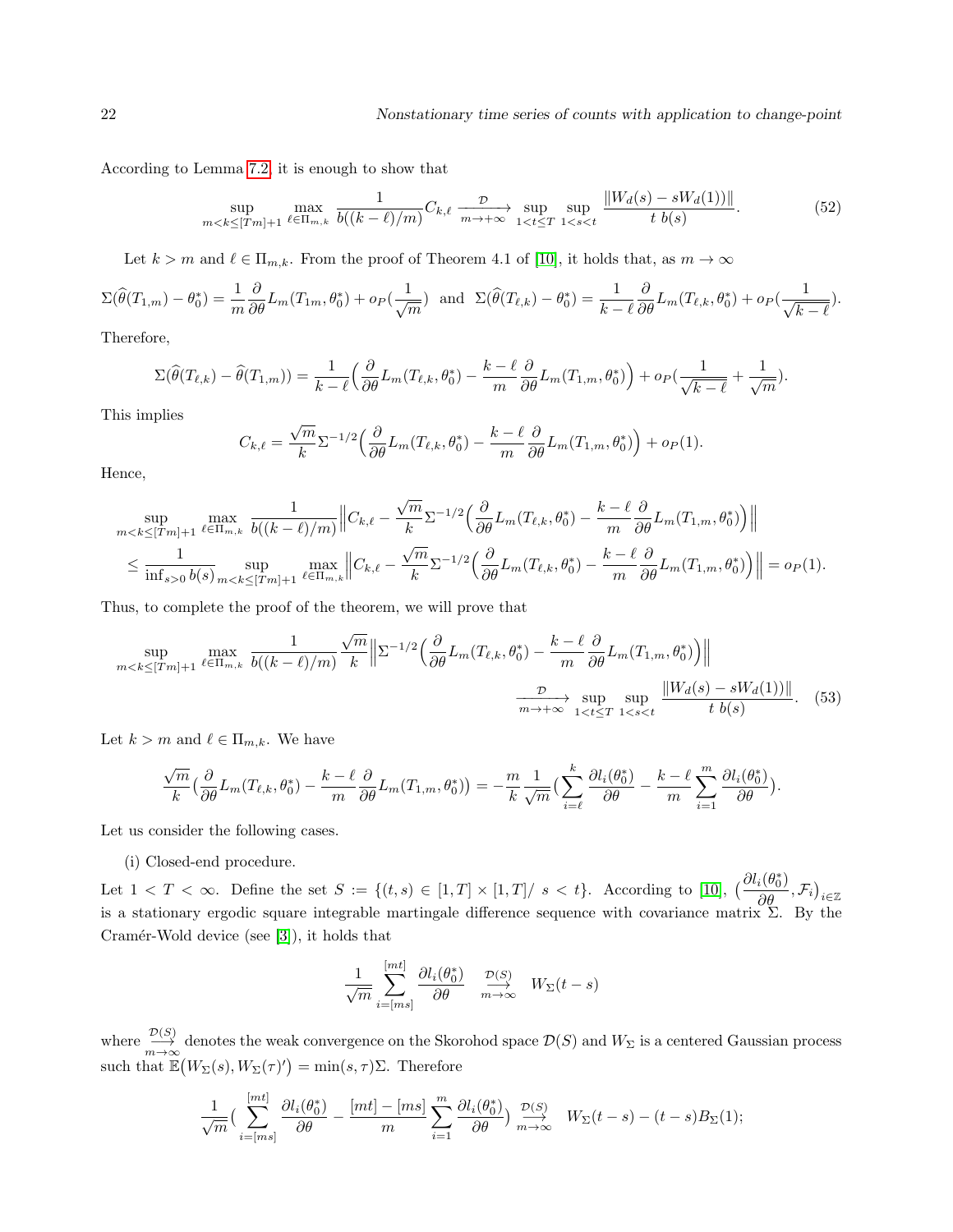W. Kengne and I. Ngongo 23

and

$$
\frac{1}{\sqrt{m}}\Sigma^{-1/2}\left(\sum_{i=\lfloor ms\rfloor}^{[mt]}\frac{\partial l_i(\theta_0^*)}{\partial \theta}-\frac{[mt]-[ms]}{m}\sum_{i=1}^m\frac{\partial l_i(\theta_0^*)}{\partial \theta}\right)\stackrel{\mathcal{D}(S)}{m\to\infty}W_d(t-s)-(t-s)B_d(1);
$$

Hence

$$
\sup_{m < k < [m] + 1} \max_{\ell \in \Pi_{m,k}} \frac{1}{b((k-\ell)/m)} \frac{\sqrt{m}}{k} \left\| \Sigma^{-1/2} \left( \frac{\partial}{\partial \theta} L_m(T_{\ell,k}, \theta_0^*) - \frac{k-\ell}{n} \frac{\partial}{\partial \theta} L_m(T_{1,n}, \theta_0^*) \right) \right\|
$$
\n
$$
\xrightarrow[m \to +\infty]{} \sup_{1 < t < T} \sup_{1 < s < t} \frac{\|W_d(t-s) - (t-s)W_d(1)\|}{t \ b(t-s)} \stackrel{D}{=} \sup_{1 < t < T} \sup_{1 < s < t} \frac{\|W_d(s) - sW_d(1)\|}{t \ b(s)}. \tag{54}
$$

(ii) Open-end procedure. We proceed as in proof of Lemma 6.3 of [\[2\]](#page-23-0). Thus, according to [\(53\)](#page-21-0) and (i), it suffices to show that the limit in distribution (as  $m, T \to \infty$ ) of

$$
\sup_{k > [Tm]} \max_{\ell \in \Pi_{m,k}} \frac{1}{b((k-\ell)/m)} \frac{\sqrt{m}}{k} \Big\| \Sigma^{-1/2} \Big( \frac{\partial}{\partial \theta} L_m(T_{\ell,k}, \theta_0^*) - \frac{k-\ell}{m} \frac{\partial}{\partial \theta} L_m(T_{1,m}, \theta_0^*) \Big) \Big\|
$$

exists and is equal to the limit in distribution (as  $T \to \infty$ ) of

$$
\sup_{t>T} \sup_{1 < s < t} \frac{\|W_d(s) - sW_d(1))\|}{t \ b(s)}
$$

Let  $k > [m]$ . For some  $\ell_k \in \Pi_{m,k}$ , we have

$$
\max_{\ell \in \Pi_{m,k}} \frac{1}{b((k-\ell)/m)} \frac{\sqrt{m}}{k} \left\| \frac{\partial}{\partial \theta} L_m(T_{\ell,k}, \theta_0^*) \right\| = \frac{1}{b((k-\ell_k)/m)} \frac{\sqrt{m}}{k} \left\| \sum_{i=\ell_k}^k \frac{\partial l_i(\theta_0^*)}{\partial \theta} \right\|.
$$

From the Hájek-Rényi-Chow inequality (see Chow (1960) [\[4\]](#page-23-4)), we get

<span id="page-22-0"></span>
$$
\forall x > 0, \ \lim_{T \to \infty} \limsup_{m \to \infty} P\left(\sup_{k > [Tm]} \frac{1}{b((k - \ell_k)/m)} \frac{\sqrt{m}}{k} \Big\| \sum_{i = \ell_k}^k \frac{\partial l_i(\theta_0^*)}{\partial \theta} \Big\| > x\right) = 0. \tag{55}
$$

<span id="page-22-1"></span>.

Moreover, since the function  $b(\cdot)$  is non-increasing, we have for any  $m, T > 1$ 

$$
\sup_{k>mT} \max_{\ell \in \Pi_{m,k}} \frac{1}{b((k-\ell)/m)} \frac{1}{k} \left\| \frac{k-\ell}{m} \frac{\partial}{\partial \theta} L_m(T_{1,m}, \theta_0^*) \right\| = \left\| \frac{1}{\sqrt{m}} \sum_{i=1}^m \frac{\partial l_i(\theta_0^*)}{\partial \theta} \right\| \times \sup_{k>mT} \max_{\ell \in \Pi_{m,k}} \frac{1}{b((k-\ell)/m)} \frac{k-\ell}{k}
$$

$$
= \left\| \frac{1}{\sqrt{m}} \sum_{i=1}^m \frac{\partial l_i(\theta_0^*)}{\partial \theta} \right\| \times \sup_{k>mT} \frac{1}{b((k-v_m)/m)} \frac{k-v_m}{k}
$$

$$
= \frac{1}{\inf_{s>0} b(s)} \left\| \frac{1}{\sqrt{m}} \sum_{i=1}^m \frac{\partial l_i(\theta_0^*)}{\partial \theta} \right\|
$$

$$
\xrightarrow{p \to +\infty} \frac{1}{\inf_{s>0} b(s)} \left\| W_{\Sigma}(1) \right\|, \tag{56}
$$

where the latter convergence holds from the Cramer-Wold device and the central limit theorem applied to the martingale difference sequence  $\left(\frac{\partial l_i(\theta_0^*)}{\partial \theta}, \mathcal{F}_i\right)_{i \in \mathbb{Z}}$ . According to [\(55\)](#page-22-0) and [\(56\)](#page-22-1), it follows that

<span id="page-22-2"></span>
$$
\sup_{k>mT} \max_{\ell \in \Pi_{m,k}} \frac{1}{b((k-\ell)/m)} \frac{\sqrt{n}}{k} \left\| \Sigma^{-1/2} \left( \frac{\partial}{\partial \theta} L_m(T_{\ell,k}, \theta_0^*) - \frac{k-\ell}{m} \frac{\partial}{\partial \theta} L_m(T_{1,m}, \theta_0^*) \right) \right\| \xrightarrow[m \to +\infty]{\mathcal{D}} \frac{1}{\inf_{s>0} b(s)} \|W_d(1)\|.
$$
\n
$$
(57)
$$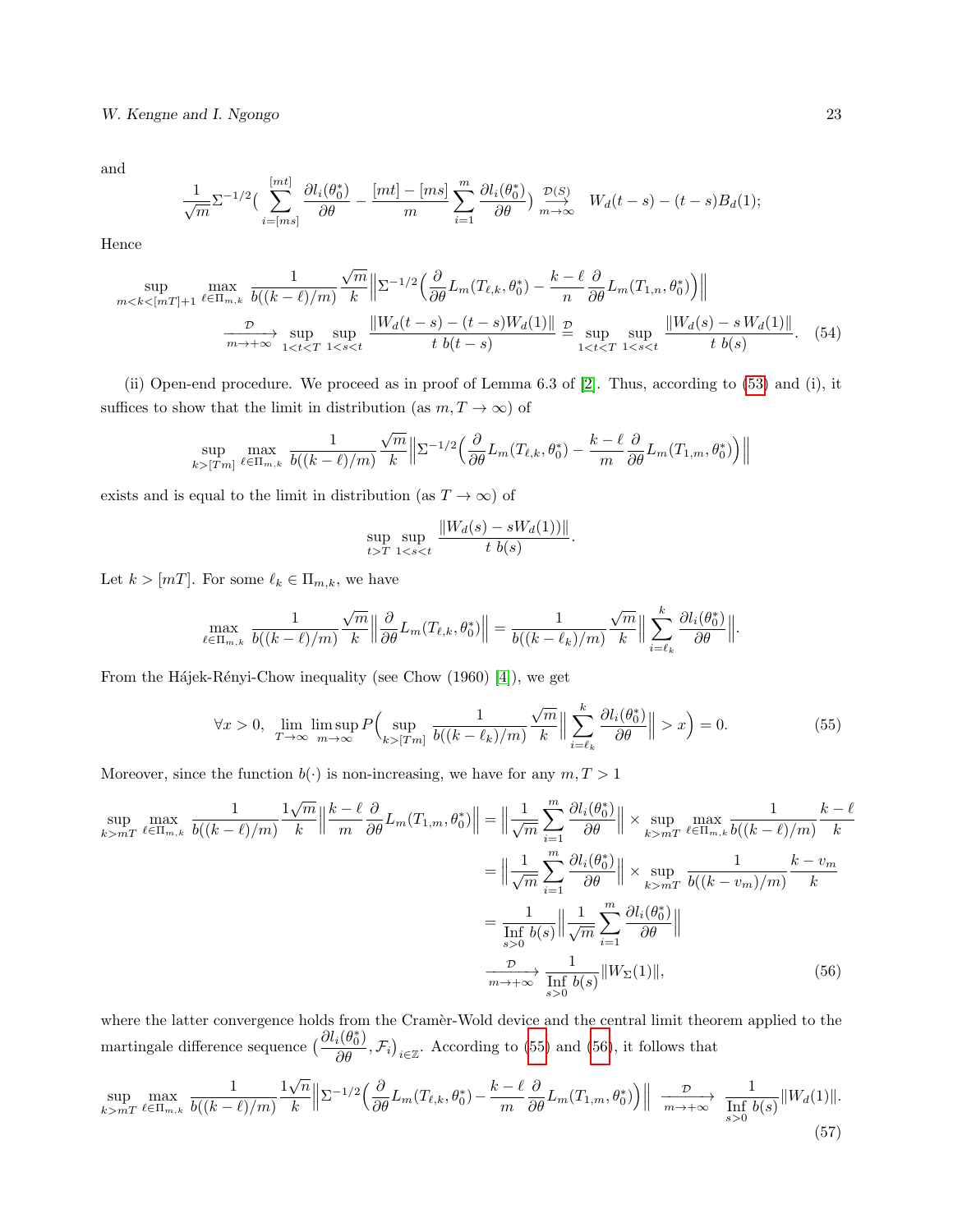24 Nonstationary time series of counts with application to change-point

On the other hand, form the proof of Lemma 6.3 of [\[2\]](#page-23-0), we get

$$
\sup_{t>T} \sup_{1
$$

This implies

<span id="page-23-5"></span>
$$
\sup_{t>T} \sup_{1
$$

[\(57\)](#page-22-2) and [\(58\)](#page-23-5) complete the proof in the case of the open-end procedure.

**Proof of Theorem [4.2](#page-9-2)** In the sequel, C denotes a positive constant whom value may differ from an inequality to another.

Denote  $k_m = k^* + m^{\delta}$  for  $\delta \in (1/2, 1)$ . For m large enough, we have  $m \leq k_m \leq [Tm] + 1$  for both open-end and closed-end procedure; moreover,  $v_n \ll n^{\delta}$  and  $k^* \in \Pi_{m,k_m}$ . Hence, according to assumption **B**, we can find a constant  $C > 0$  such that

$$
\max_{\ell \in \Pi_{m,k_m}} \frac{\widehat{C}_{k_m,\ell}}{b((k_m - \ell)/m)} = \max_{\ell \in \Pi_{m,k_m}} \frac{1}{b((k_m - \ell)/m)} \sqrt{m} \frac{k_m - \ell}{k_m} \|\widehat{\Sigma}_m^{-1/2}(\widehat{\theta}(T_{\ell,k_m}) - \widehat{\theta}(T_{1,m}))\|
$$
  
\n
$$
\geq \frac{1}{b((k_m - k^*)/m)} \sqrt{m} \frac{k_m - k^*}{k_m} \|\widehat{\Sigma}_m^{-1/2}(\widehat{\theta}(T_{k^*,k_m}) - \widehat{\theta}(T_{1,m}))\|
$$
  
\n
$$
\geq C \sqrt{m} \frac{m^{\delta}}{[T^*m] + m^{\delta}} \|\widehat{\Sigma}_m^{-1/2}(\widehat{\theta}(T_{k^*,k_m}) - \widehat{\theta}(T_{1,m}))\|
$$
  
\n
$$
\geq C m^{\delta - 1/2} \|\widehat{\Sigma}_m^{-1/2}(\widehat{\theta}(T_{k^*,k_m}) - \widehat{\theta}(T_{1,m}))\|.
$$
 (59)

From [\[10\]](#page-24-2), we get  $\widehat{\Sigma}_m^{-1/2}$   $\xrightarrow[m \to \infty]{a.s.} \Sigma^{-1/2}$  and  $\widehat{\theta}(T_{1,m})$   $\xrightarrow[m \to \infty]{a.s.} \theta_0^*$ . Moreover, from Theorem [3.1,](#page-5-0)  $\widehat{\theta}(T_{k^*,k_m})$   $\xrightarrow[m \to \infty]{a.s.} \theta_1^*$ . Thus, since  $\Sigma$  is symmetric positive definite,  $\theta_0^* \neq \theta_1^*$  and  $\delta > 1/2$ , [\(59\)](#page-23-6) implies

<span id="page-23-6"></span>
$$
\max_{\ell \in \Pi_{m,k_m}} \frac{\widehat{C}_{k_m,\ell}}{b((k_m-\ell)/m)} \xrightarrow[m \to \infty]{a.s.} \infty.
$$

# References

- <span id="page-23-2"></span>[1] Ahmad, A., and Francq, C. Poisson qmle of count time series models. Journal of Time Series Analysis 37, 3 (2016), 291–314.
- <span id="page-23-0"></span>[2] Bardet, J.-M., and Kengne, W. Monitoring procedure for parameter change in causal time series. Journal of Multivariate Analysis 125 (2014), 204–221.
- <span id="page-23-3"></span>[3] BILLINGSLEY, P. Convergence of probability measures.
- <span id="page-23-4"></span>[4] Chow, Y. A martingale inequality and the law of large numbers. Proceedings of the American Mathematical Society 11, 1 (1960), 107–111.
- <span id="page-23-1"></span>[5] Chu, C.-S. J., Stinchcombe, M., and White, H. Monitoring structural change. Econometrica: Journal of the Econometric Society (1996), 1045–1065.